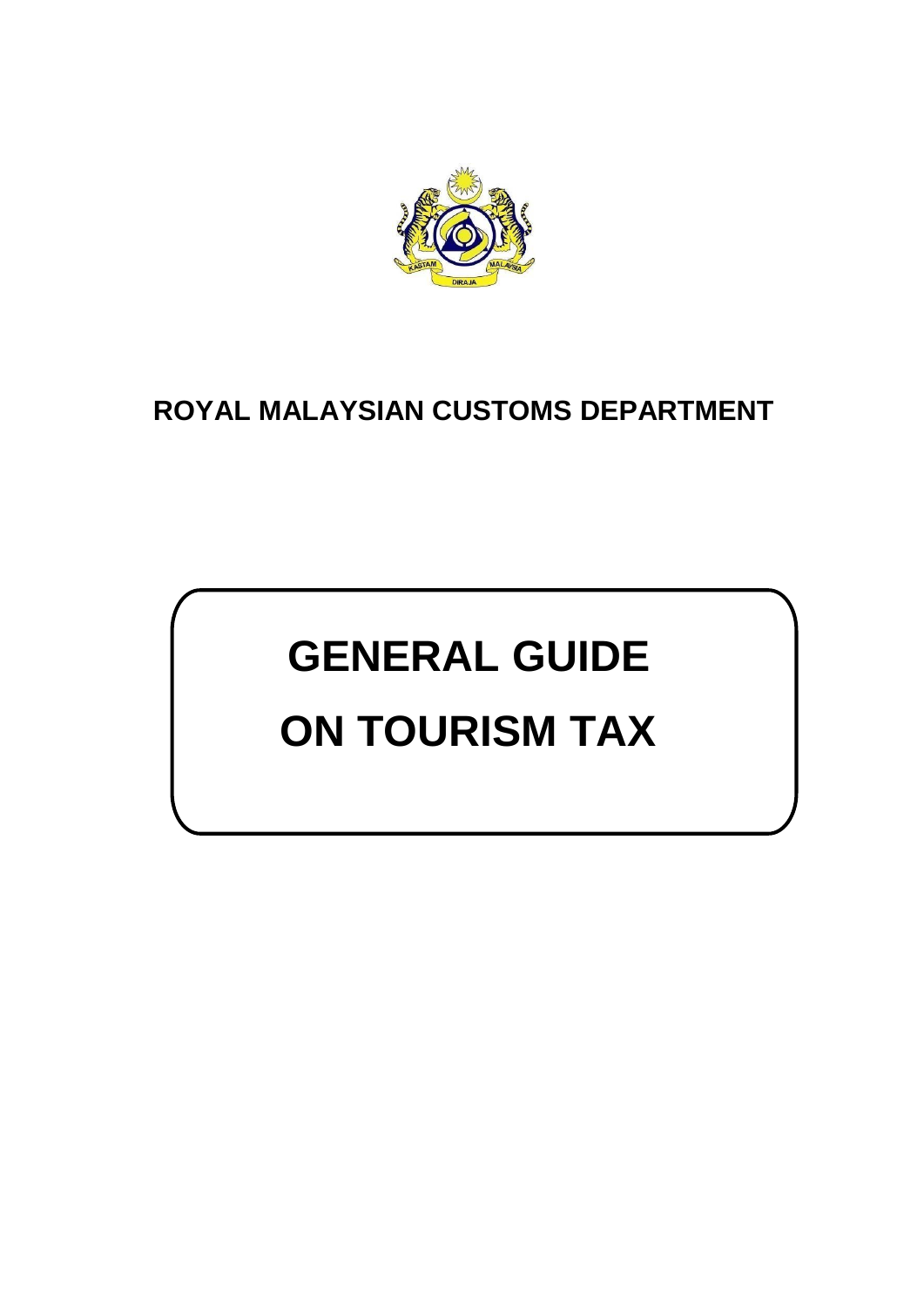#### **Publication**

Date Revised: 29 August 2017.

The General Guide on Tourism Tax revised as at 16 August 2017 is withdrawn and replaced by the General Guide on Tourism Tax dated as at 29 August 2017.

The General Guide on Tourism Tax may be withdrawn, either wholly or in part, by publication of a new guide.

### **Copyright Notice**

Copyright © 2017 Royal Malaysian Customs Department.

All rights reserved. No part of this publication may be reproduced, distributed, stored in a retrieval system or transmitted in any form or by any means, including on-site for commercial purposes without the prior written permission of the Royal Malaysian Customs Department except in the case of brief quotations embodied in critical reviews and certain other noncommercial uses permitted by the Copyright Act 1987 *(Act 332).* In reproducing or quoting the contents, acknowledgment of source is required.

#### **Disclaimer**

This information is intended to provide a general understanding of the relevant treatment under Tourism Tax and aims to provide a better general understanding of taxpayers' tax obligations. It is not intended to comprehensively address all possible tax issues that may arise. While RMCD has taken the initiative to ensure that all information contained in this Guide is correct, the RMCD will not be responsible for any mistakes and inaccuracies that may be contained, or any financial loss or other incurred by individuals using the information from this Guide. All information is current at the time of preparation and is subject to change when necessary.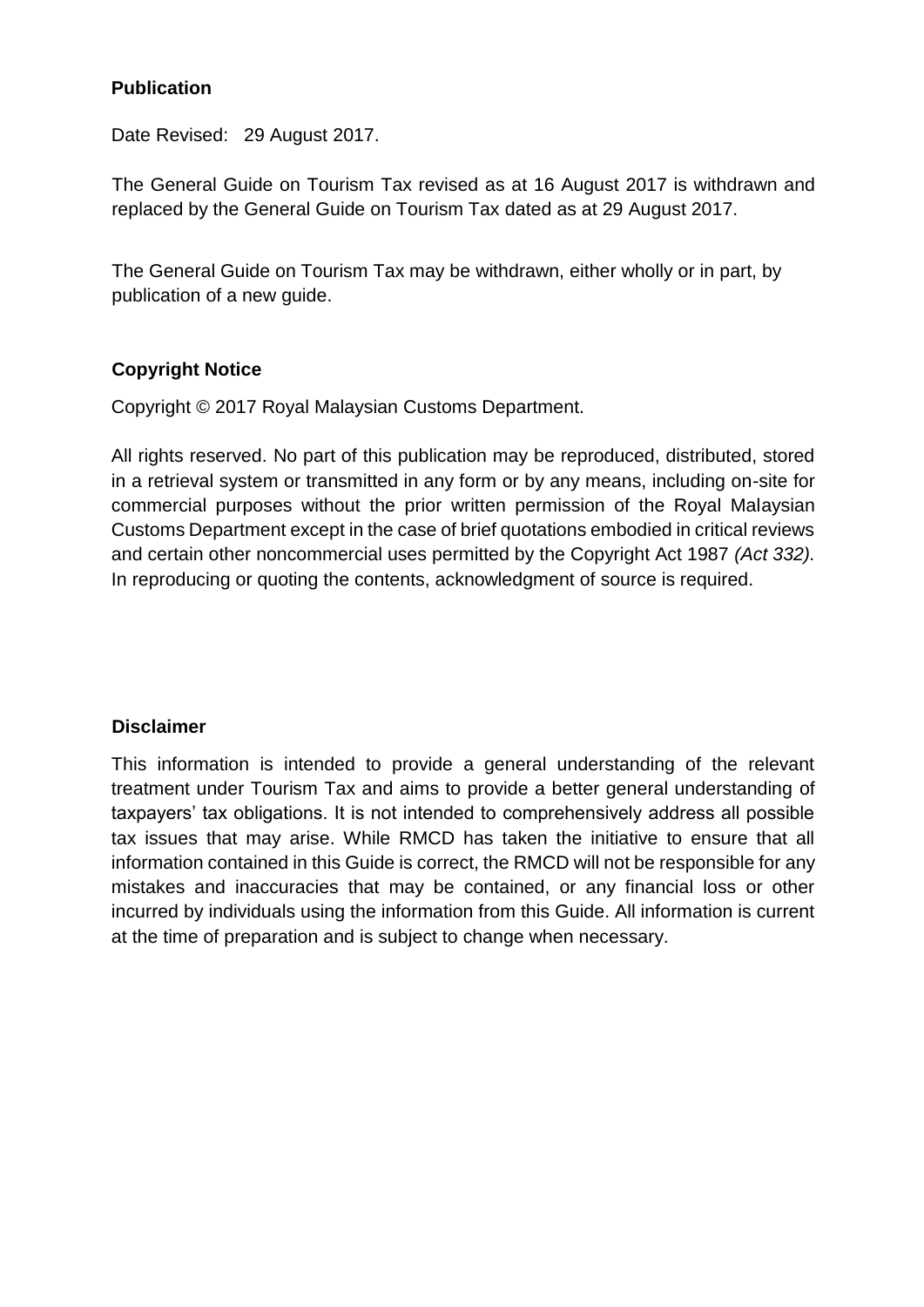# **CONTENTS**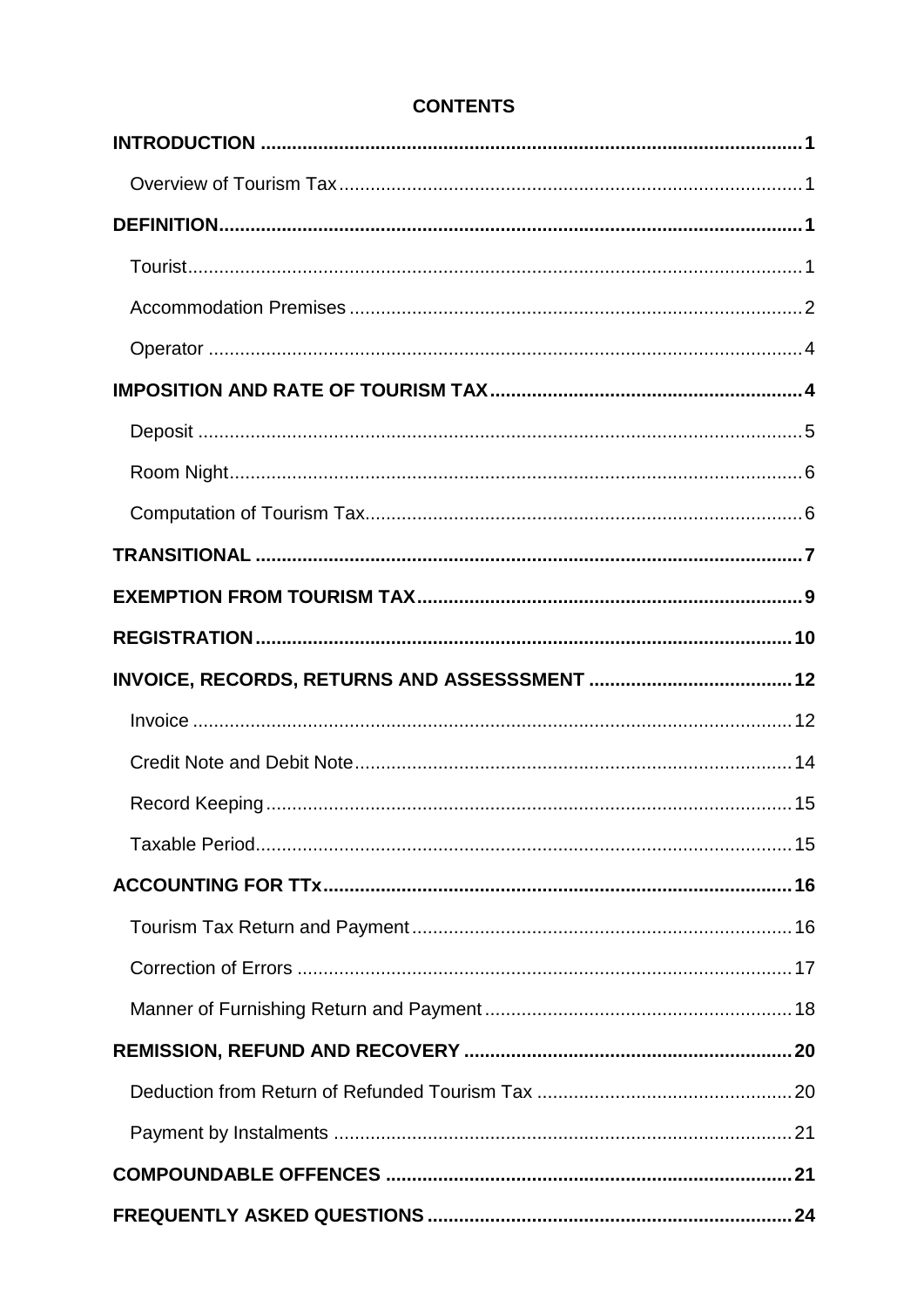| FURTHER ASSISTANCE AND INFORMATION ON TOURISM TAX38 |  |
|-----------------------------------------------------|--|
|                                                     |  |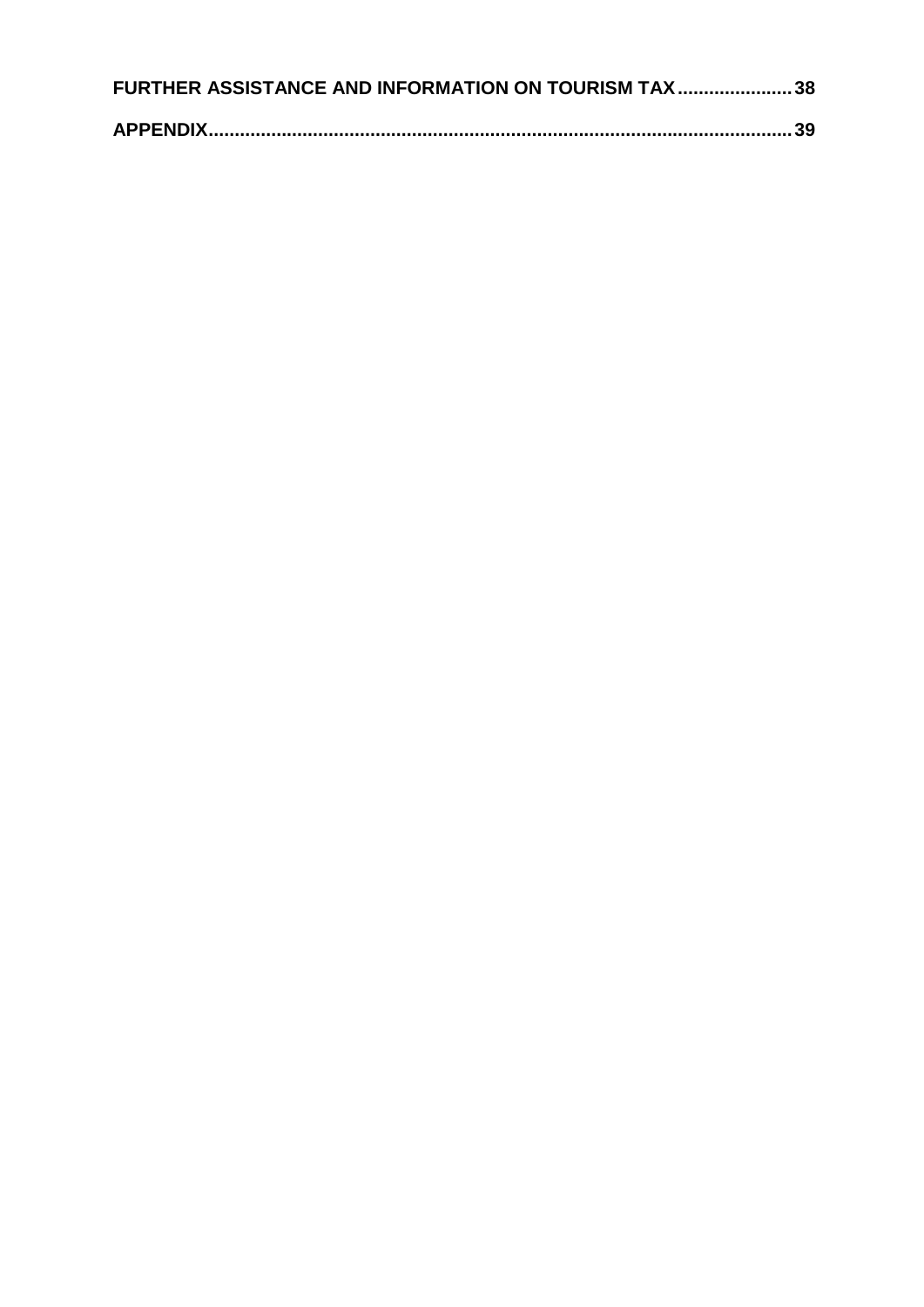# <span id="page-4-0"></span>**INTRODUCTION**

1. This guide is prepared to assist operators who provide accommodation premises and to tourists that stays at such premises in understanding matters that will impact them relating to the implementation of Tourism Tax (TTx).

#### <span id="page-4-1"></span>**Overview of Tourism Tax**

- 2. The implementation of TTx is provided for under the following legislation:
	- a) Tourism Tax Act 2017;
	- b) Tourism Tax Regulations 2017;
	- c) Tourism Tax (Rate of Tax) Order 2017;
	- d) Tourism Tax (Exemption) Order 2017; and
	- e) Appointment of Date of Coming into Operation Order 2017

#### <span id="page-4-2"></span>**DEFINITION**

#### <span id="page-4-3"></span>**Tourist**

- 3. The term "tourist" has been defined in Section 2 of the Tourism Industry Act 1992 as follows:
	- any person, whether he is a Malaysian national or otherwise, visiting any place in Malaysia for any of the following purposes, namely-
		- a) pleasure, recreation or holiday;
		- b) culture;
		- c) religion;
		- d) visiting friends or relatives;
		- e) sports;
		- f) business;
		- g) meetings, conferences, seminars or conventions;
		- h) studies or research;
		- i) any other purpose which is not related to an occupation that is remunerated from the place visited.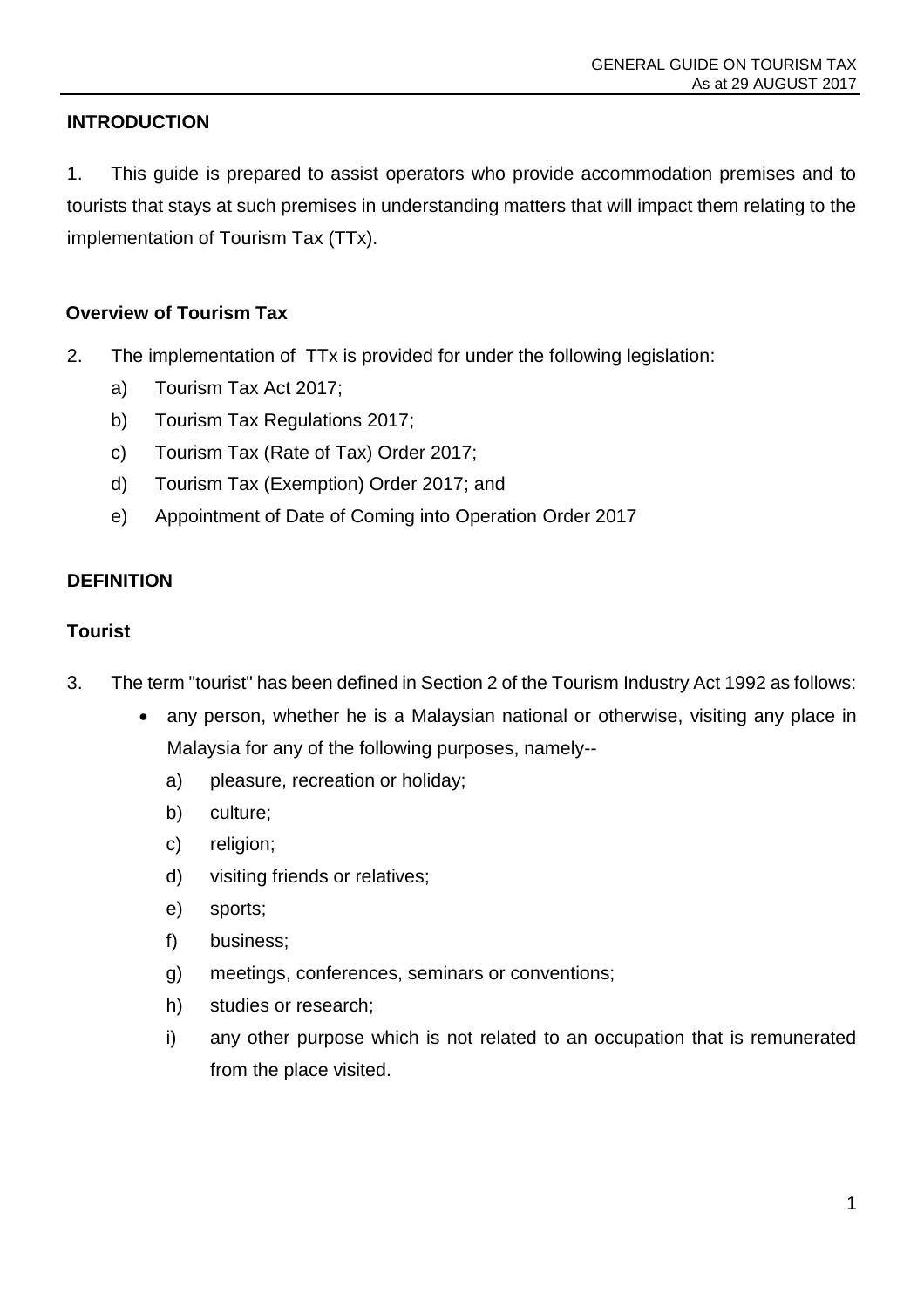*An Indonesian national makes a visit to Melaka to seek medical treatment at Eye Specialist Medical Centre. During the duration of his treatment he stays at Belle Hotel nearby. He is considered a tourist under item 3(i) as stated above and his stay is subject to tourism tax.*

#### *Example 2*

*A foreign resident manager of Hotel Baiduri is provided a room to stay in the hotel because of the nature of his work. He is not considered a tourist under item 3(i) and his stay is not subject to tourism tax.*

#### <span id="page-5-0"></span>**Accommodation Premises**

4. The term "accommodation premises" has been defined in Section 2 of the Tourism Industry Act 1992 as follows:

 any building, including hostels, hotels, inns, boarding-houses, rest houses and lodging houses, held out by the proprietor, owner or manager, either wholly or partly, as offering lodging or sleeping accommodation to tourists for hire or any other form of reward, whether or not food or drink is also offered.

5. Accommodation premises as defined under para 4 above includes "tourist accommodation premises" as defined in Section 2 of the Tourism Industry Act 1992.

6. Accommodation premises excludes 'innovative' accommodations such as Apache-type hotels, caravan, container, bustel, boat house, tree house, sleeping tube, tents, cruise, and such similar accommodations.

7. A person operating or managing accommodation premises is called an operator under Tourism Tax Act 2017.

#### **Charging of TTx on accommodation premises**

8. In the case where there are accommodation premises such as houses or apartments managed by an operator, irrespective of whether such premises are in the same locality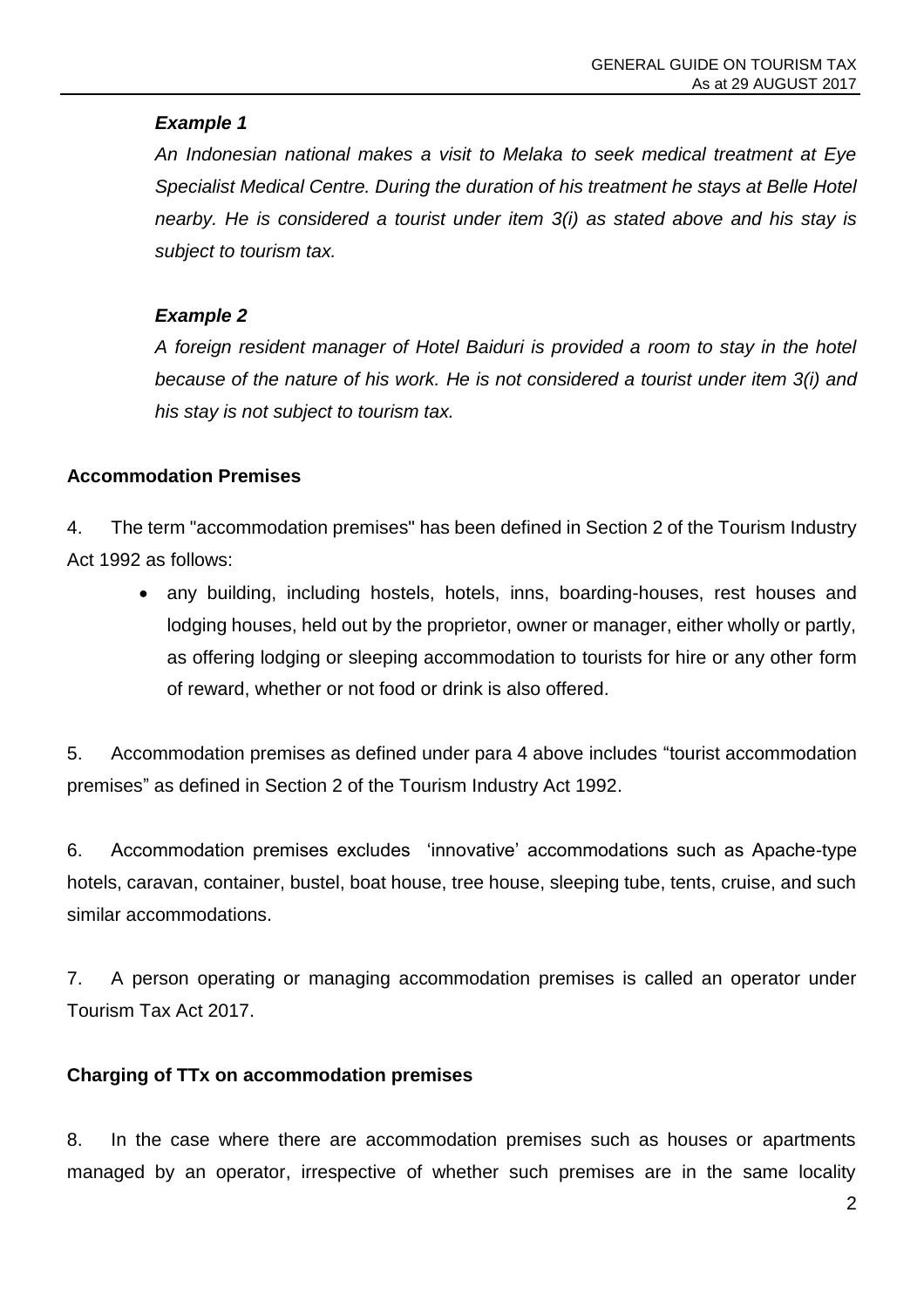(clustered or positioned together i.e. serviced apartments) or scattered (not clustered), the operator is required to be registered if having 5 accommodation rooms or more.

#### *Example 3*

*An operator manages 1 accommodation premise which a house located in Putrajaya is having 3 rooms to be let. Operator is not liable to be registered.*

#### *Example 4*

*An operator manages 2 accommodation premises which are 2 houses located in Putrajaya and Kajang, each house having 3 rooms to be let. Total number of rooms to be let is 6. Operator is liable to be registered.*

#### *Example 5*

*An operator manages 4 accommodation premises which are 4 houses located in Putrajaya, Kajang, Alor Setar and Johor Bharu, each house having 2 rooms to be let. Total number of rooms to be let is 8. Operator is liable to be registered.*

#### *Example 6*

*An operator manages 5 accommodation premises which are 5 houses located in Putrajaya (2 houses), Kajang, Alor Setar and Johor Bharu, each house having 1 room to be let. Total number of rooms to be let is 5. Operator is liable to be registered.*

#### *Example 7*

*An operator manages 4 accommodation premises which are 4 houses located in Putrajaya, Kajang, Alor Setar and Johor Bharu, each house having 1 room to be let. Total number of rooms to be let is 4. Operator is not liable to be registered.*

#### *Example 8*

*An operator manages 1 accommodation premise located in Putrajaya having 5 rooms to be let. Operator is liable to be registered.*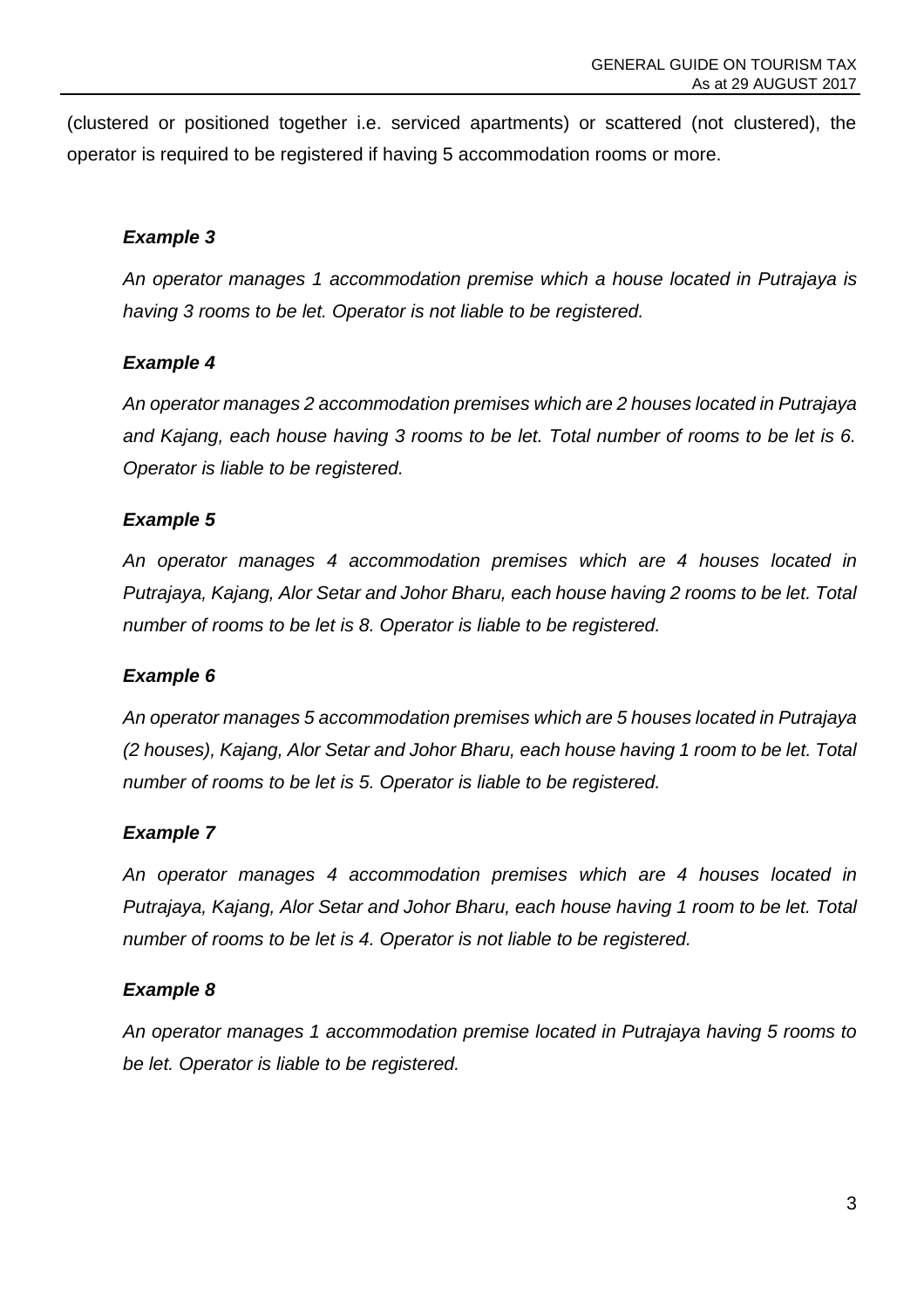*An operator manages 3 accommodation premises located in Putrajaya having a total of 5 rooms but operator charges on a whole house basis. Operator is liable to be registered.*

#### *Example 10*

*An operator manages 1 accommodation premise located in Putrajaya having a total of 5 rooms but operator only lets out 1 room. Operator is NOT liable to be registered.*

### <span id="page-7-0"></span>**Operator**

9. The term "operator" has been defined in Section 2 of the Tourism Tax Act 2017 as any person operating accommodation premises.

10. The operator must operate or offer services similar to a central management body setup to handle among others housekeeping, security, dedicated parking and lifts, accounting (collection, payment, and refunds), handling of bookings and cancellations, furnishings, etc. The operator either charges a management fee to the owner of the premises for his services or is owned and managed by the operator himself. **Hence, an o**perator does not include any person who merely rents out his premises and collects rental payments and does not provide any other services.

# *Example 11*

*A Malaysian national owns a 5 room condominium in Shah Alam and he rents it out to a*  foreign national working in Malaysia. A tenancy agreement was drawn up for a period of *3 years.*

# <span id="page-7-1"></span>**IMPOSITION AND RATE OF TOURISM TAX**

11. TTx is a tax charged and levied on a tourist staying at any accommodation premises made available by an operator at the rate of tax fixed at RM 10.00 per room per night. It is the duty of the tourist to pay TTx to the operator.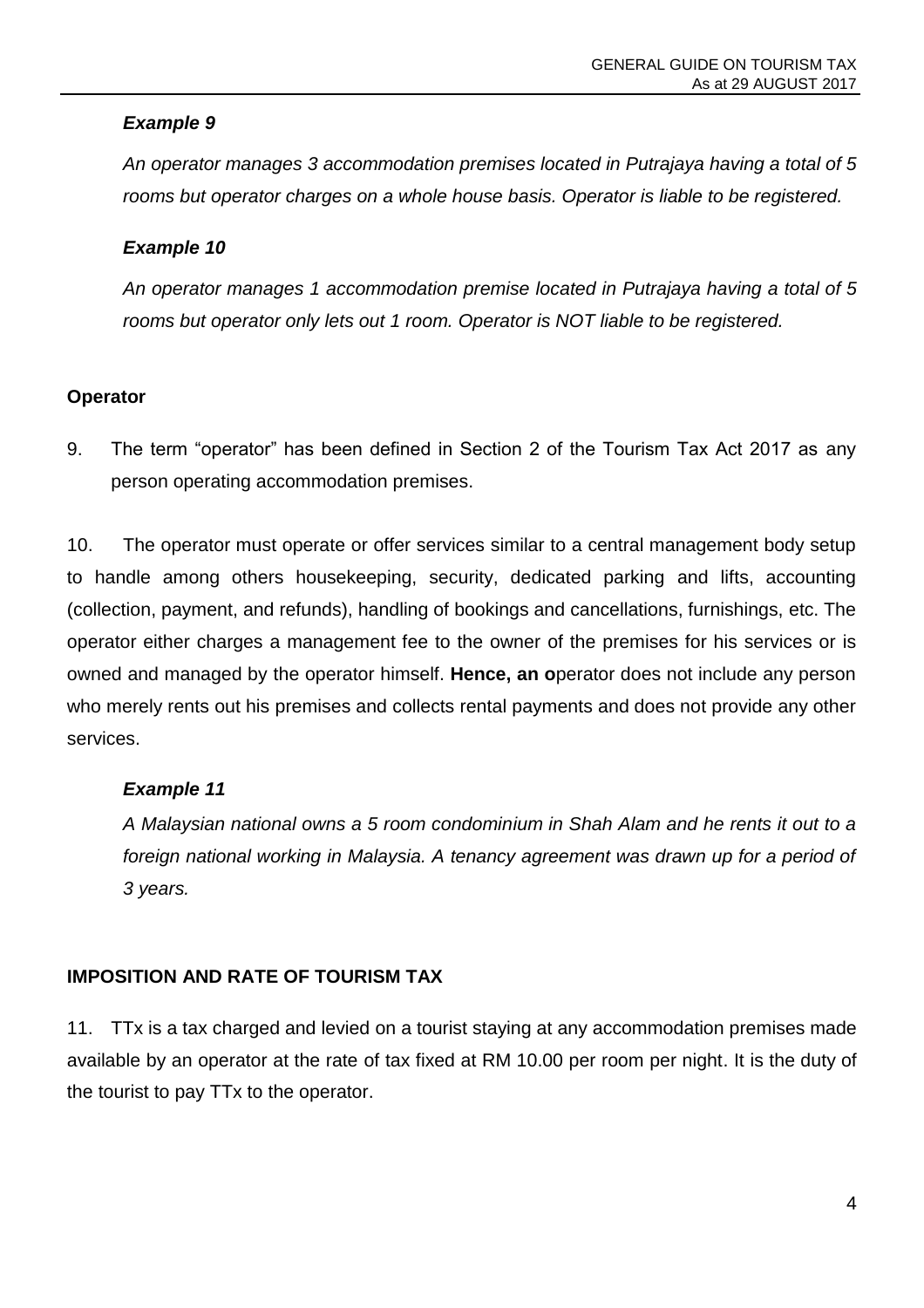12. It is the duty of the operator who provides accommodation to a tourist in an accommodation premise to collect tourism tax from the tourist upon check-out and pay the tourism tax collected or liable to be collected to RMCD.

13. TTx is to be imposed on an overnight stay when the room rate is charged. An invoice must be issued. Day use rooms is not subject to TTx unless the tourist is charged a room rate by the operator and that room rate is the rate for per room per night.

### *Example 12*

*Room rate per night at Seafront Hotel is RM150. A tourist used the room for 2 hours and is charged RM50. TTx is not charged on the rate of RM50 as the operator did not charge the tourist RM150 for the 2-hour stay.*

14. No TTx to be imposed on early check-in and late check-out if there are no room charges imposed. However, complimentary night stay offered by an operator to a tourist is subject to TTx.

15. If there are more than one tourist staying in the same accommodation at the same time and the tourism tax for that accommodation has been paid by any one of the tourists, the other tourists staying in the same accommodation at the same time are not liable to pay tourism tax for that accommodation.

#### <span id="page-8-0"></span>**Deposit**

16. There may be occasions where a deposit or booking fee is received by an operator for accommodation. TTx is not accounted on the date the deposit/ fee is received but at the time the tourist checks out.

17. However, in the case of a GST registered operator, he needs to account for the GST at the time he receives the deposit/ fee provided the deposit/ fee is considered as payment for the provision of accommodation.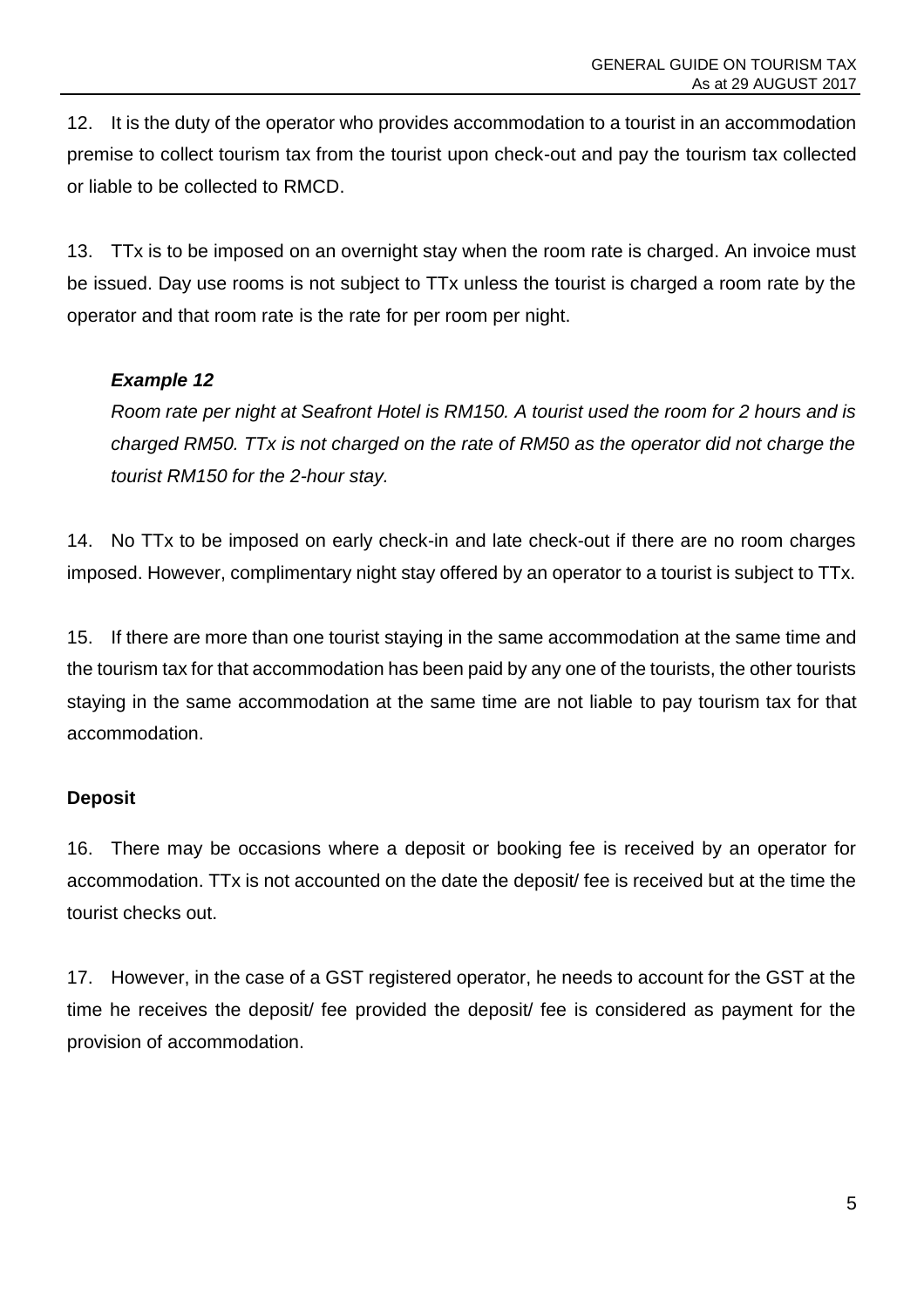# <span id="page-9-0"></span>**Room Night**

18. "Night" count will start when tourists check in and ends when tourists check out. If tourists check-in and check-out on the next day, the stay will be counted as one night provided the tourists check in and check out at the time stipulated by the operator.

### *Example 13*

| Check in        | 4 Dec 2017, 5.00 pm |
|-----------------|---------------------|
| Check out       | 4 Dec 2017, 8.00 pm |
| Length of stay: | 1 night             |

### *Example 14*

| Check in        | 4 Dec 2017, 11.00 pm |
|-----------------|----------------------|
| Check out       | 5 Dec 2017, 2.30 am  |
| Length of stay: | 1 night              |

# *Example 15*

| Check in        | 4 Dec 2017, 3.00 pm  |
|-----------------|----------------------|
| Check out       | 6 Dec 2017, 11.00 am |
| Length of stay: | 2 nights             |

# <span id="page-9-1"></span>**Computation of Tourism Tax**

19. TTx is to be computed as follows:

#### *Example 16*

*Occupancy of 1 room for 1 night and the room charge is RM 500 per room per night in a registered accommodation premise for TTx with heritage charge imposed.*

| Charges                  | Rate                         | Amount (RM) |
|--------------------------|------------------------------|-------------|
| Room charge /room /night | RM 500 $\times$ 1 room/night | 500.00      |
| Service charge (10%)     | RM 500 x 10%                 | 50.00       |
| GST (6%)                 | RM 550 x 6%                  | 33.00       |
| <b>TTx</b>               | RM 10 x 1 room/night         | 10.00       |
| Heritage charge          | $RM$ 2 x 1 room/night        | 2.00        |
| <b>TOTAL</b>             |                              | 595.00      |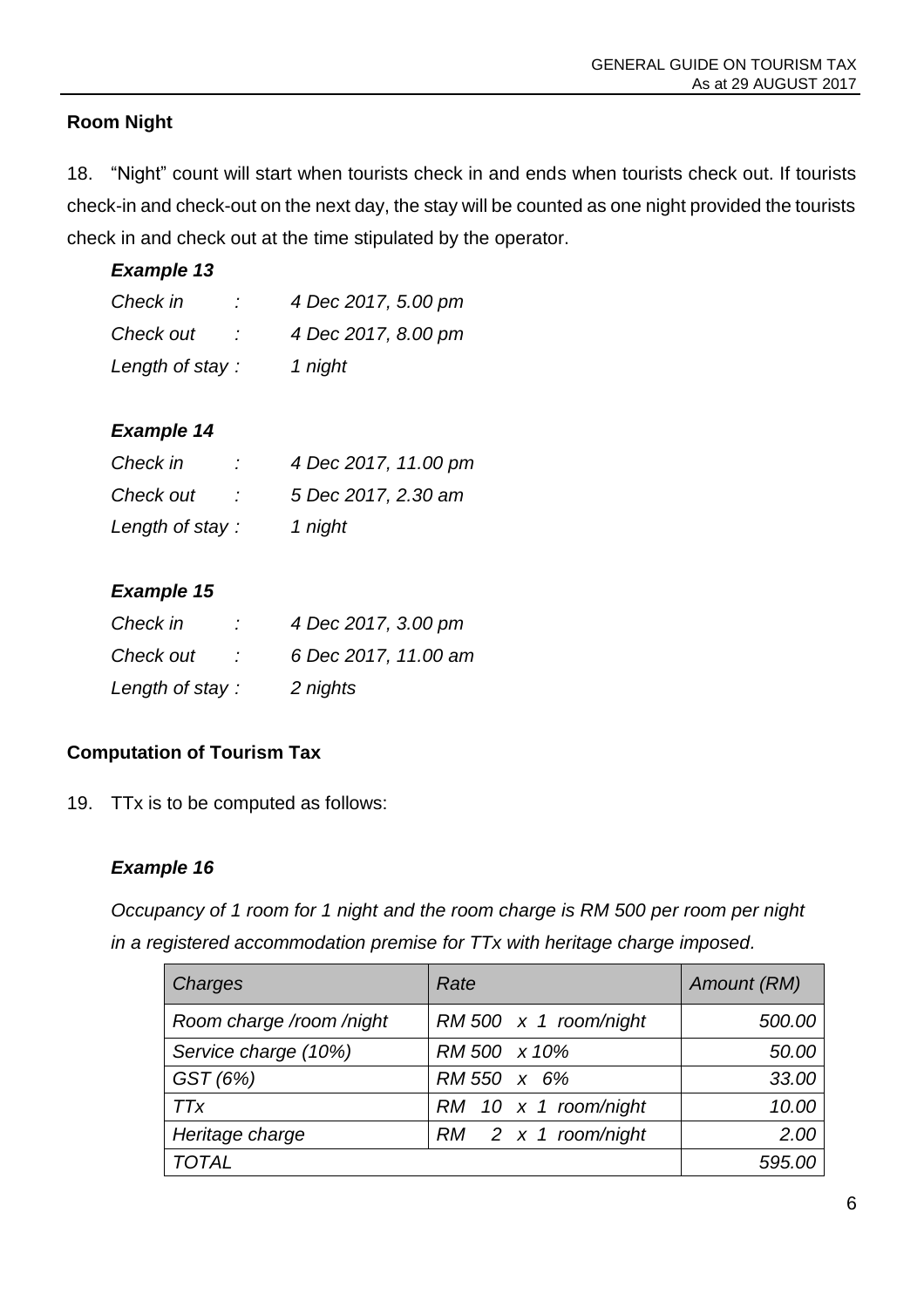*Occupancy of 2 rooms for 3 nights and the room charge is RM 75 per room per night in a registered accommodation premise for TTx with heritage charge imposed.*

| Charges              | Rate                        | Amount (RM) |
|----------------------|-----------------------------|-------------|
| Room charge          | RM 75 x 2 rooms x 3 nights  | 450.00      |
| Service charge (10%) | RM 450 X 10%                | 45.00       |
| GST (6%)             | RM 495 x 6%                 | 29.70       |
| <b>TTx</b>           | RM 10 x 2 rooms x 3 nights  | 60.00       |
| Heritage charge      | $RM$ 2 x 2 rooms x 3 nights | 12.00       |
| <b>TOTAL</b>         |                             | 596.70      |

#### <span id="page-10-0"></span>**TRANSITIONAL**

20. Every operator who operates accommodation premises before 1<sup>st</sup> September 2017 is required to be registered and charge TTx to the tourist based on the time the tourist begins his stay. The period of stay that will be subject to TTx will be for the duration on and after 1<sup>st</sup> September 2017.

21. As regards pre-bookings before 1 September 2017 for a stay on or after 1 September 2017, is subject to TTx. No exemption from charging TTx is given for contracts made prior to 1 September 2017.

22. A tourist check-in before 1 September 2017 and check-out on 1 September 2017 on or before the stipulated check-out time or any extended time allowed by the operator without any charges, the stay is not subject to TTx

| <b>Example 18</b> |                                                        |
|-------------------|--------------------------------------------------------|
| Check in date     | 31 August 2017 at 11.30pm                              |
| Check out date    | 2 September 2017 at 10.30am                            |
|                   | The tourist is required to pay TTx for one night stay. |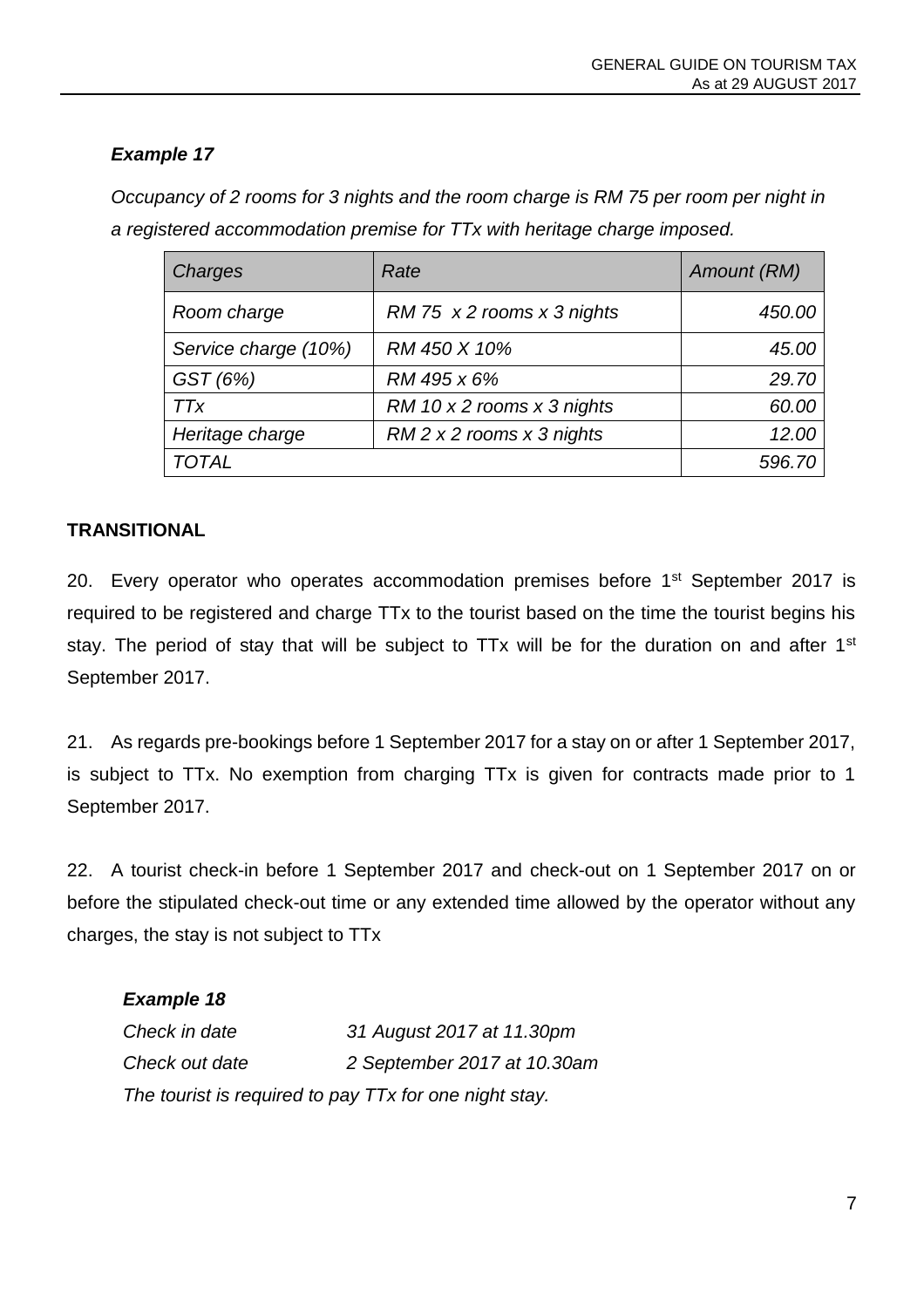*Check in date 31 August 2017 at 3.00pm Check out date 31 August 2017 at 12.00midnight The tourist is not required to pay TTx.*

# *Example 20*

*Check in date 31 August 2017 at 11.00pm Check out date 1 September 2017 at 5.00am The tourist is not required to pay TTx.*

# *Example 21*

| Check in date                           | 31 August 2017 at 6.00pm   |  |
|-----------------------------------------|----------------------------|--|
| Check out date                          | 1 September 2017 at 1.00am |  |
| The tourist is not required to pay TTx. |                            |  |

# *Example 22*

| Check in date                           | 1 September 2017 at 00.30am |  |
|-----------------------------------------|-----------------------------|--|
| Check out date                          | 1 September 2017 at 5.00am  |  |
| The tourist is not required to pay TTx. |                             |  |

# *Example 23*

| Check in date                                          | 1 September 2017 at 12.30am                              |  |
|--------------------------------------------------------|----------------------------------------------------------|--|
| Check out date                                         | 2 September 2017 at 6.00pm (extended stay with a charge) |  |
| The tourist is required to pay TTx for one night stay. |                                                          |  |

# *Example 24*

| Check in date                                          | 1 September 2017 at 2.30am   |
|--------------------------------------------------------|------------------------------|
| Check out date                                         | 2 September 2017 at 12.00pm. |
| The tourist is required to pay TTx for one night stay. |                              |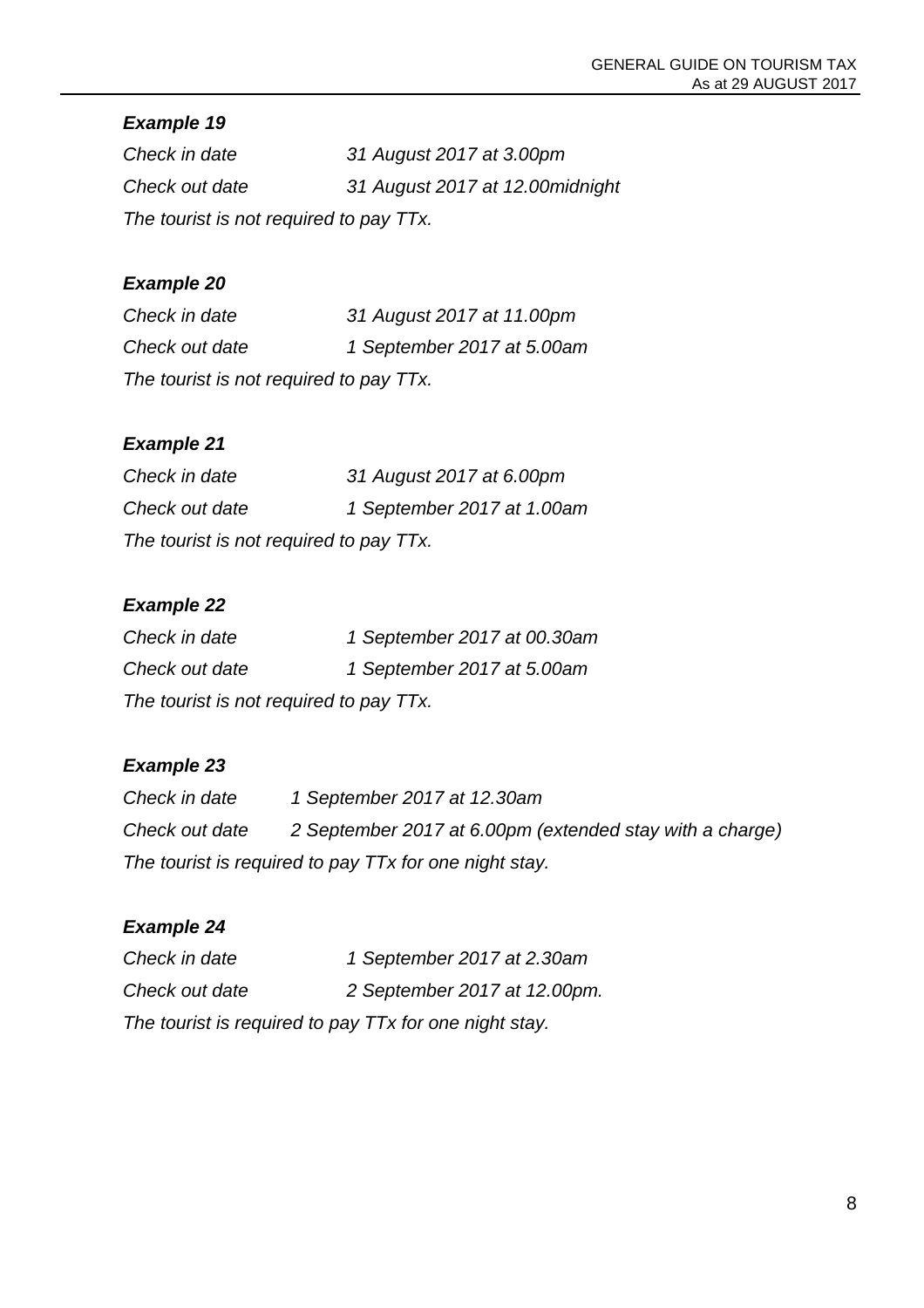# <span id="page-12-0"></span>**EXEMPTION FROM TOURISM TAX**

23. Under paragraph 2 of the Tourism Tax (Exemption) Order 2017, the following tourists are exempted from the payment of the whole of TTx when they stay at any accommodation premise in Malaysia:

- a) a tourist who is a Malaysian national; and
- b) a tourist who is a permanent resident of Malaysia. (holds MyPR card)

24. Under paragraph 3 of the Tourism Tax (Exemption) Order 2017, the following operators are exempted from registration and collecting of TTx:

- a) An operator who operates homestay as determined by the Ministry of Tourism and Culture Malaysia under the Pengalaman Homestay Malaysia Programme and is registered with Ministry of Tourism and Culture Malaysia;
- b) An operator who operates *kampungstay* determined by the Ministry of Tourism and Culture Malaysia under the Visit My Kampung Programme: Kampungstay and is registered with Ministry of Tourism and Culture Malaysia;
- c) The Federal Government, State Government, statutory body, local authority or private higher educational institutions registered under Private Higher Educational Institutions Act 1996 *[Act 555]* operating accommodation premises that provide accommodation to any person for educational, training or welfare purposes;

#### *Example 25*

*As an illustration of accommodation premises which are exempted from registration and collecting TTx under item (c) above are as follows:*

- *(i) Akademi Kastam Diraja Malaysia*
- *(ii) Lanai Kijang Bank Negara Malaysia*
- *(iii) Institut Latihan Dewan Bandaraya Kuala Lumpur*
- *(iv) HELP Residence, HELP University*
- *(v) Pusat Transit Gelandangan Kuala Lumpur*

d) The employer operating accommodation premises as a facility to their employees;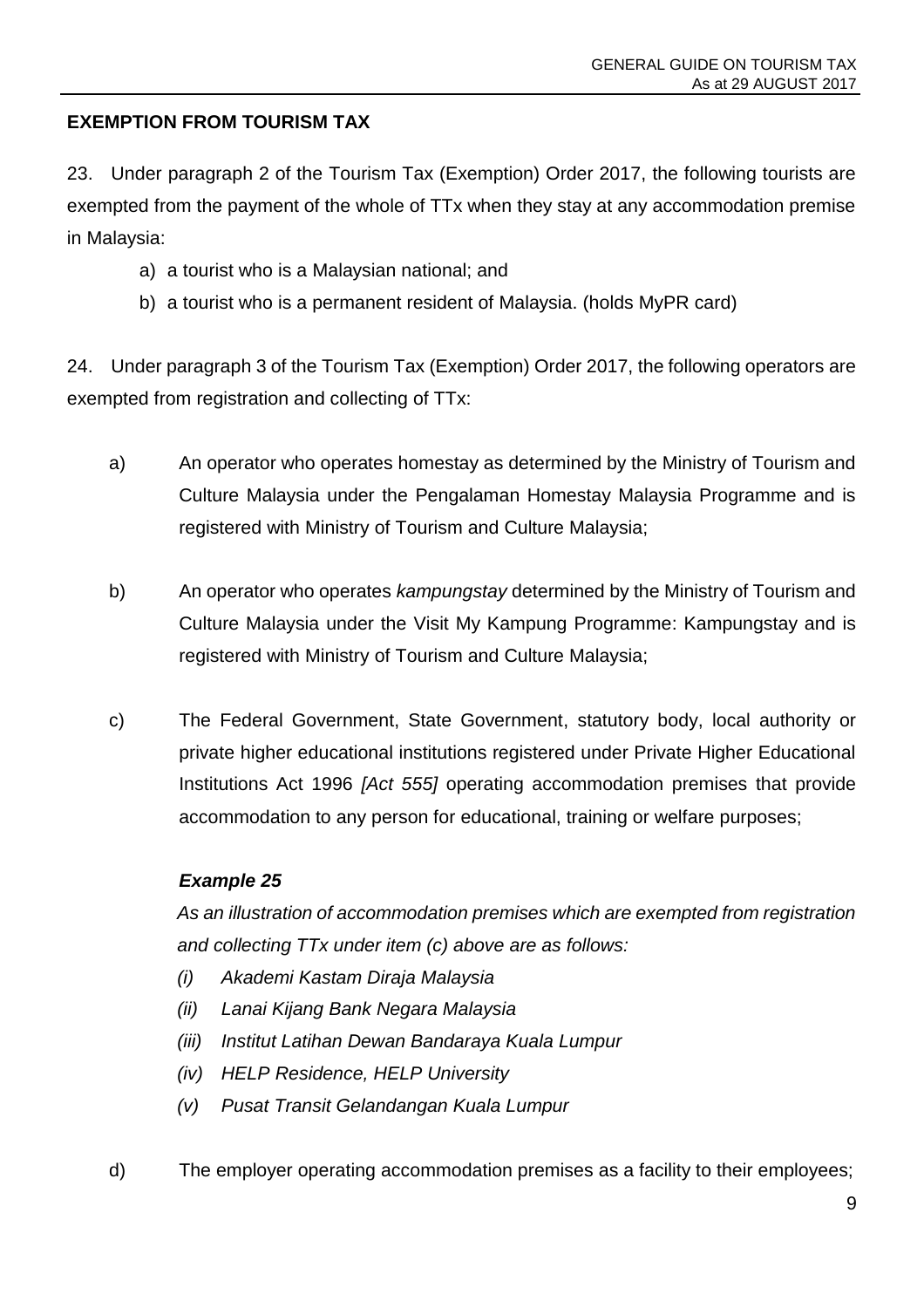*As an illustration of accommodation premises which are exempted from registration and collecting TTx under item (d) above are as follows:*

- *(i) Rumah Peranginan Persekutuan*
- *(ii) Rumah Rehat Kerajaan Negeri*
- *(iii) Rumah Peranginan Bank Negara Malaysia*
- *(iv) Rumah Peranginan Tenaga Nasional Berhad*
- e) A religious or welfare body approved by the Minister, operates accommodation premises for the purpose of religious or welfare activities and not for commercial purpose, registered with the Registrar of Societies Malaysia or under any written law governing such body; and
- f) An operator of accommodation premises having four accommodation rooms or less.

25. Operators which fall under paragraph 24 (d) that outsource their accommodation premises to a third party operator where the accommodation provided is for a purpose other than as a facility to their employees, the third party operator is required to be registered under Tourism Tax Act 2017.

26. Under subsection 9(2) Tourism Tax Act 2017, the Minister has the power to exempt any person from all or any provisions of the Tourism Tax Act 2017.

#### <span id="page-13-0"></span>**REGISTRATION**

27. Every operator who is now providing accommodation premises and is liable to be registered, is required to register for TTx before 1 September 2017. An operator who begins to provide accommodation premises on or after 1 September 2017 and is liable to be registered, is required to register within thirty (30) days from the date the operator operates the accommodation premises.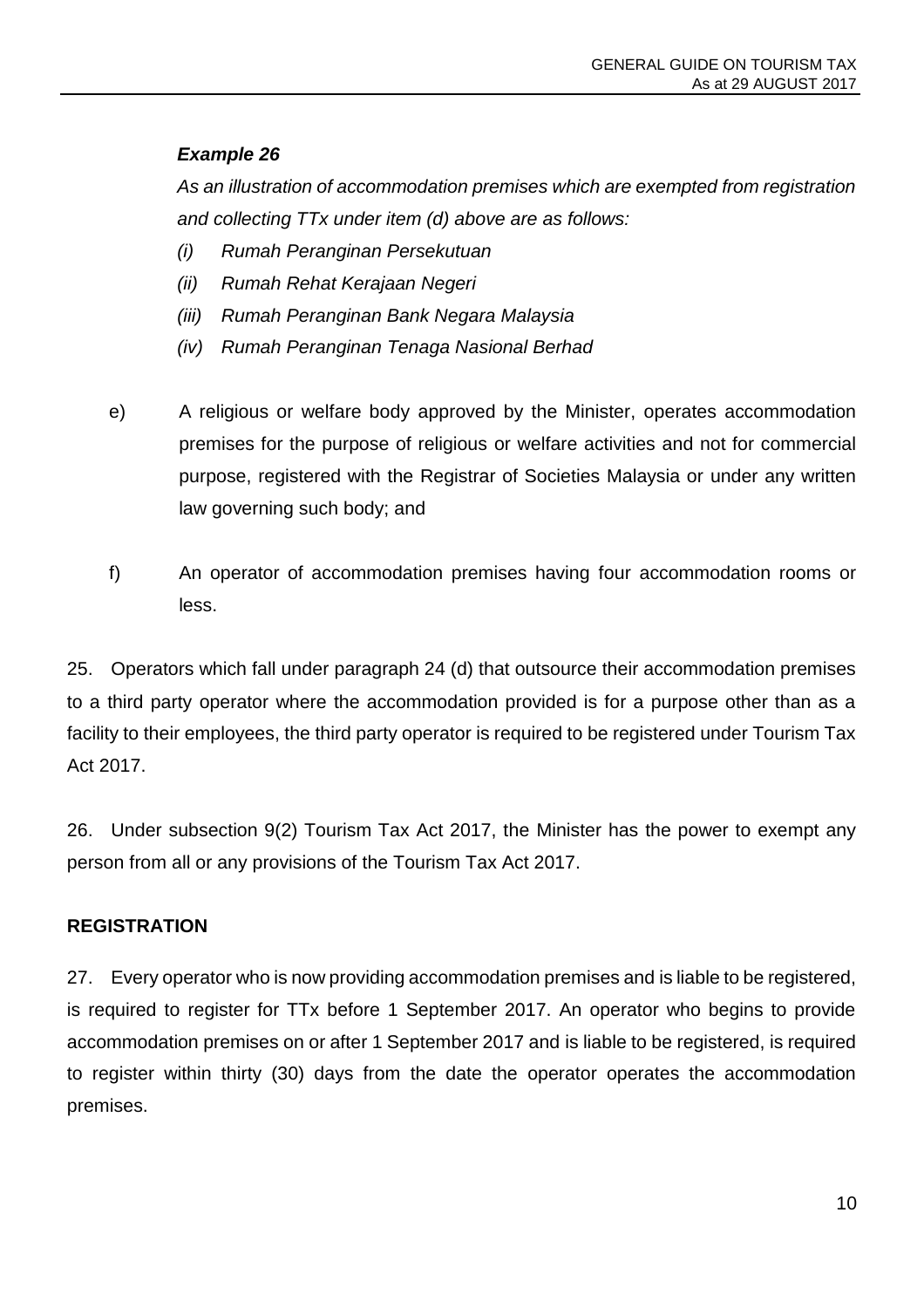28. An application has to be made and submitted electronically to the Director General in form TTx-01. The Director General will register the operator who applies for registration with effect from the first day of the following month after the application is submitted.

#### *Example 27*

*Champion Chalet in Langkawi operates accommodation premises on 3 August 2017 and need to apply for registration to the Director General before 1 September 2017. Champion Chalet applies for registration on 25 August 2017. The Director General will register Champion Chalet and his effective date of registration is on 1 September 2017.*

#### *Example 28*

*Sunshine Inn operates accommodation premises on 6 November 2017 and therefore the last day Sunshine Inn needs to apply for registration to the Director General is 5 December 2017. Sunshine Inn applies for registration on 3 December 2017. The Director General will register Sunshine Inn and his effective date of registration is on 1 January 2018.*

29. The Director General has the power to register any person who operates accommodation premises registered as a tourist accommodation premises under section 31C of the Tourism Industry Act 1992 or any person who operates accommodation premises and are still not registered before 1 September 2017.

30. The Director General shall register each accommodation premise of the operator and assign him:

- a) a Tourism Tax Identification Number; and
- b) a Certificate of Registration as an Accommodation Premise Operator.

31. The operator must display the certificate for each premise in a conspicuous place at the place where the accommodation is provided.

32. An operator is required to notify the senior officer of customs at the controlling customs station immediately in writing if there is any change in the following pursuant to subregulation 5 (1) of the Tourism Tax Regulations 2017: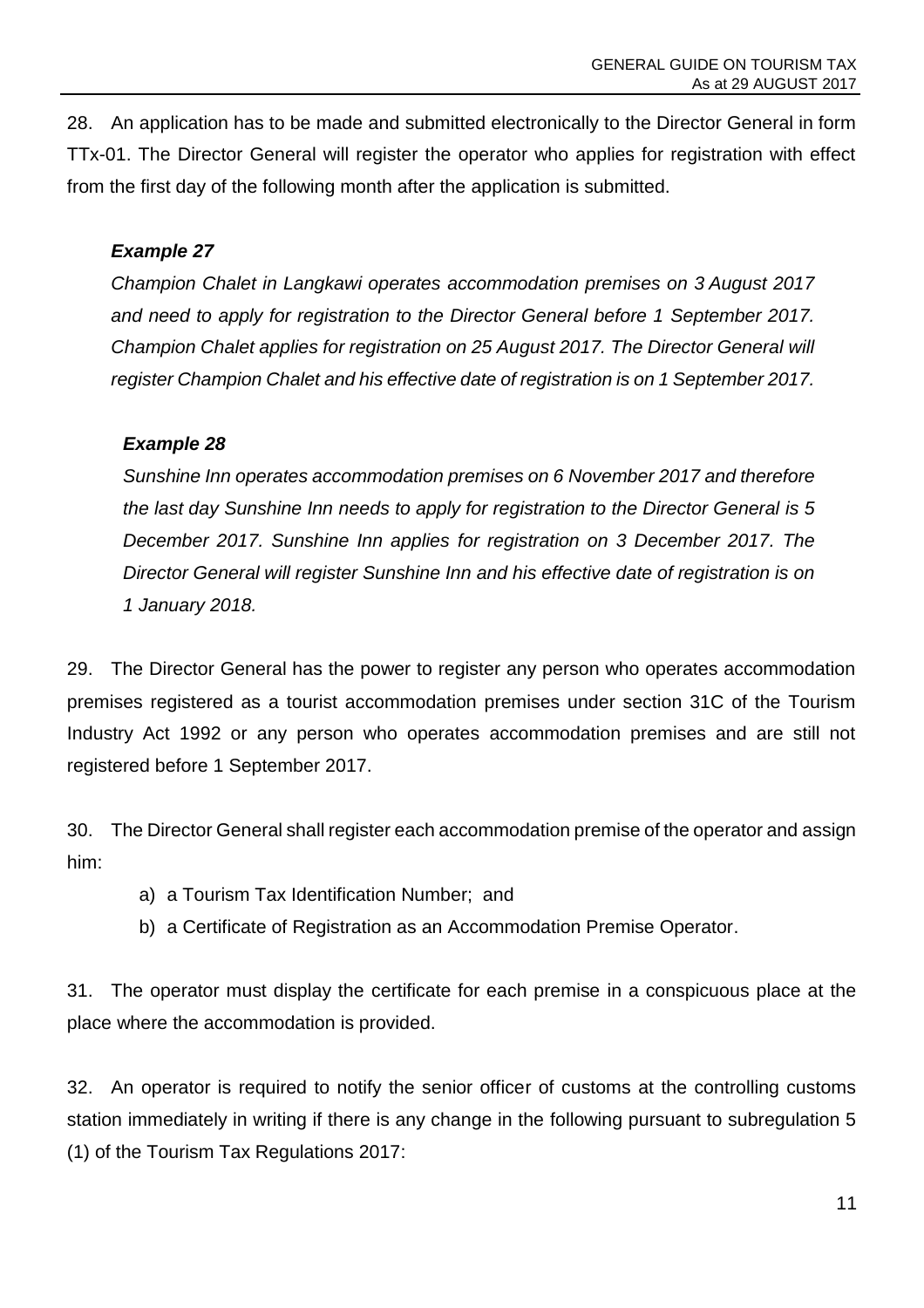- a) name of his business;
- b) address of any place of his business;
- c) status of his business;
- d) rating of his accommodation premise; or
- e) number of rooms of his accommodation premises.

33. The operator is allowed to make amendments online at the MyTTx portal other than what is stated in subregulation 5 (1) of the Tourism Tax Regulations 2017 which is set out above.

34. Any operator who ceases to operate accommodation premises or is given exemption under subsection 9(2) of the Tourism Tax Act 2017 by the Minister has to notify the Director General in writing within thirty (30) days from the date of cessation or exemption.

35. An operator who is late in registering for TTx will be assessed an amount of TTx from the date he should be registered. RMCD will notify the operator of the assessment in writing and may include any penalty due from and payable by him. In addition, the operator may be offered a compound for the offence of not registering within the stipulated time.

#### *Example 29*

*An operator is liable to be registered before 1 February 2018 and should have been registered on 1 March 2018. However, the operator makes an application on 3 rd June 2018 with an effective date of registration on 1 July 2018. Hence, TTx and penalties due and payable by him will be assessed and collected from him from 1 March 2018 to 30 June 2018. The operator may be compounded for the offence made.*

#### <span id="page-15-0"></span>**INVOICE, RECORDS, RETURNS AND ASSESSSMENT**

36. This section explains the types of records that you are required to keep in relation to transactions you make or receive, as an operator registered under the Tourism Tax Act 2017.

#### <span id="page-15-1"></span>**Invoice**

37. Every operator is required to issue an invoice, receipt or other document in the National language or in the English language to the tourist in respect of the accommodation provided and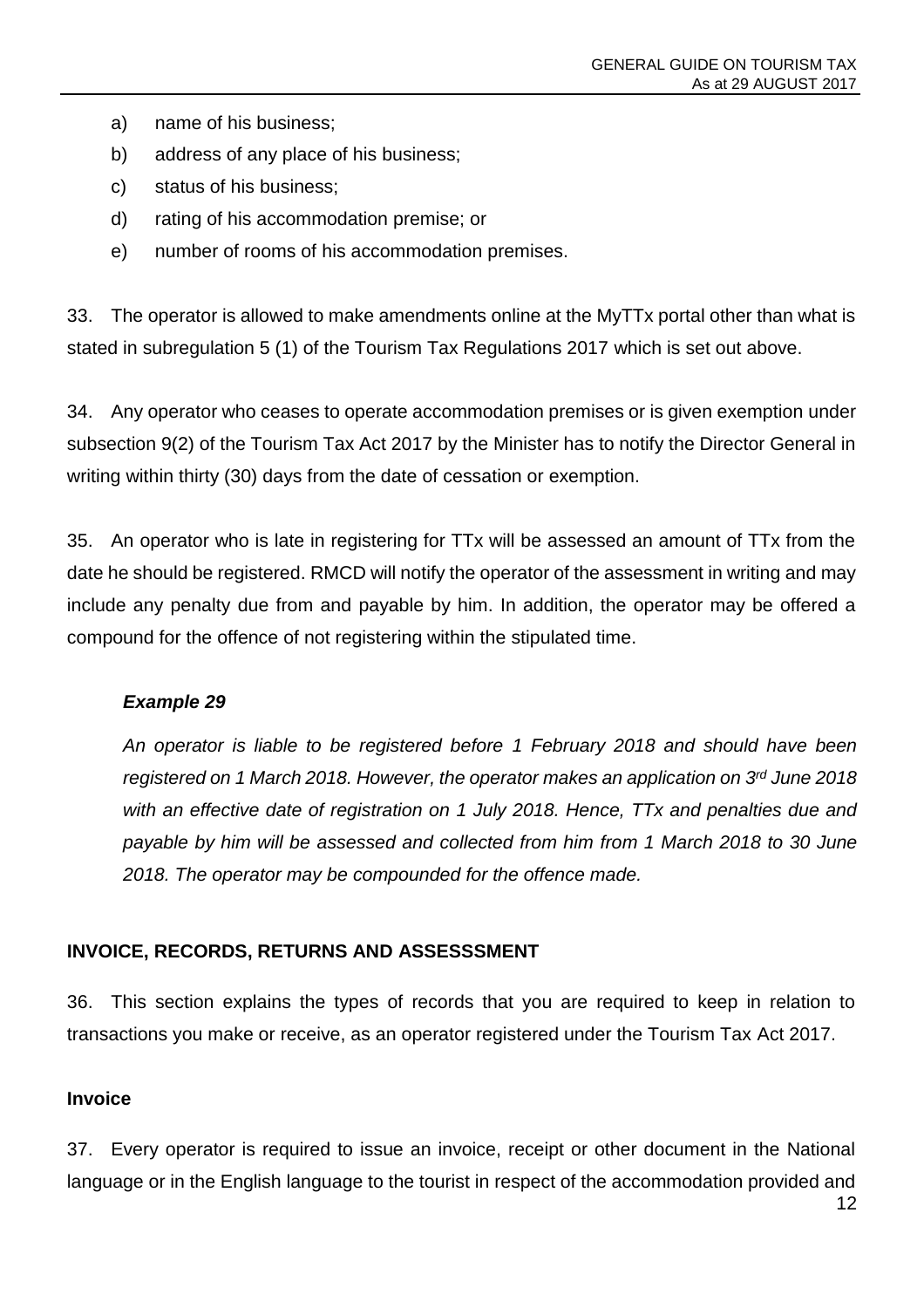must state the rate and amount of TTx payable separately from the charges for the accommodation provided by the operator. Other document includes local order and statement of account.

#### *Example 30*

*Aleta and Arabella work in Singapore. They attended a meeting in Langkawi and stayed in a twin-sharing room at a hotel for 5 days 4 nights. The room is registered under Arabella's name. Upon checking out, the hotel has to issue an invoice and charge TTx of RM40 to Arabella. The hotel is not allowed to split the TTx amount to both Aleta and Arabella in different invoices for the same accommodation.*

38. Any person who is not a registered operator is not allowed to issue an invoice, receipt or other document showing an amount which purports to be TTx.

39. If the TTx is not charged in the invoice, the operator is encouraged to state the reason for not imposing TTx for audit purposes even though the reason of exemption from payment is not a mandatory requirement to be stated in the invoice.

40. An operator is treated to have issued an invoice, receipt or other document to a tourist if the requisite particulars are recorded in a computer and transmitted or made available to the tourist by electronic means or produced on any material and is delivered to the tourist.

41. For operators not registered for GST, details to be included in the invoice, receipt or other document to the tourist are as follows:

- a) the invoice serial number;
- b) the date of the invoice;
- c) the name, address and the Tourism Tax Identification Number of the operator;
- d) the name and address of the person to whom the accommodation premises are provided; and
- e) the rate and amount of TTx payable, separately from the charges for the accommodation provided by the operator.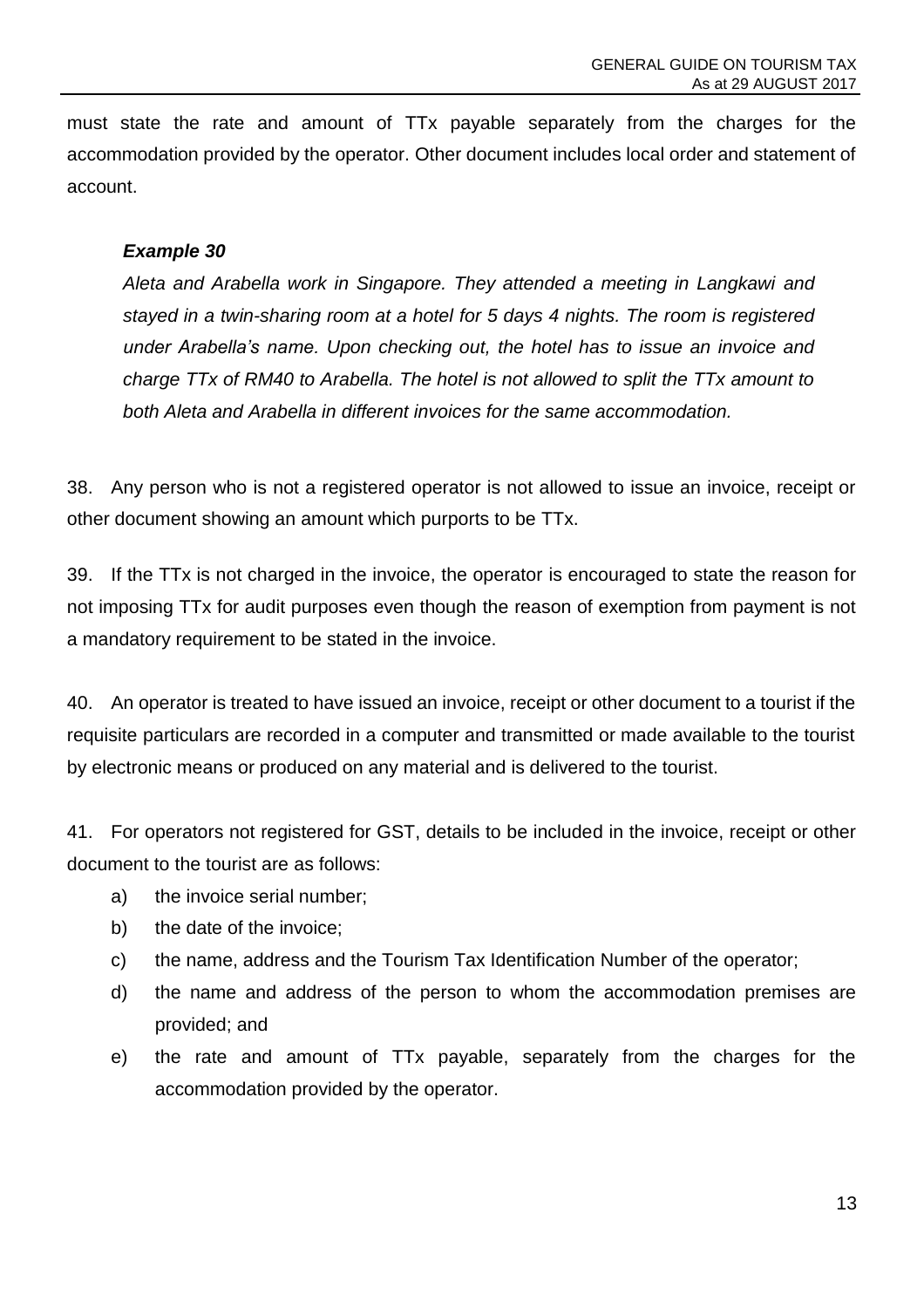42. The additional details required in the tax invoices for operators registered with GST are as follows:

- a) the Tourism Tax Identification Number of the operator; and
- b) the rate and amount of TTx payable, separately from the charges for the accommodation provided by the operator.
- 43. Sample of invoices can be viewed in **APPENDIX 1.**

#### <span id="page-17-0"></span>**Credit Note and Debit Note**

44. If an operator issues a credit note or a debit note due to a change in the rate of TTx or due to any adjustment in the course of business, he must make an adjustment in his return as provided under section 16 of the Tourism Tax Act 2017 and Regulation 7 of the Tourism Tax Regulations 2017.

45. If he issues a credit note or a debit note due to a change in the rate of TTx, the operator has to make adjustment in the return for the taxable period where the change in rate occurs.

46. If he issues a credit note or a debit note due to any adjustment in the course of business, the operator has to make adjustment in the return for the taxable period in which the debit note or credit note is issued.

47. Where the operator has ceased to be registered under Tourism Tax Act 2017, the operator has to make adjustment in the return for the last taxable period during which he was an operator.

48. If a credit note is issued under section 24 of the Tourism Tax Act 2017, e.g. due to cancellation of accommodation, the operator must make an application to the Director General to obtain an approval to deduct from his return the amount of TTx the operator had refunded to the tourist . Such deduction must be made in the return for the taxable period in which the credit note is issued within one year from the date the TTx was refunded to the tourist.

49. The operator must provide documentary evidence to the Director General that he has issued the credit note and refunded or paid the amount of TTx to the tourist concerned.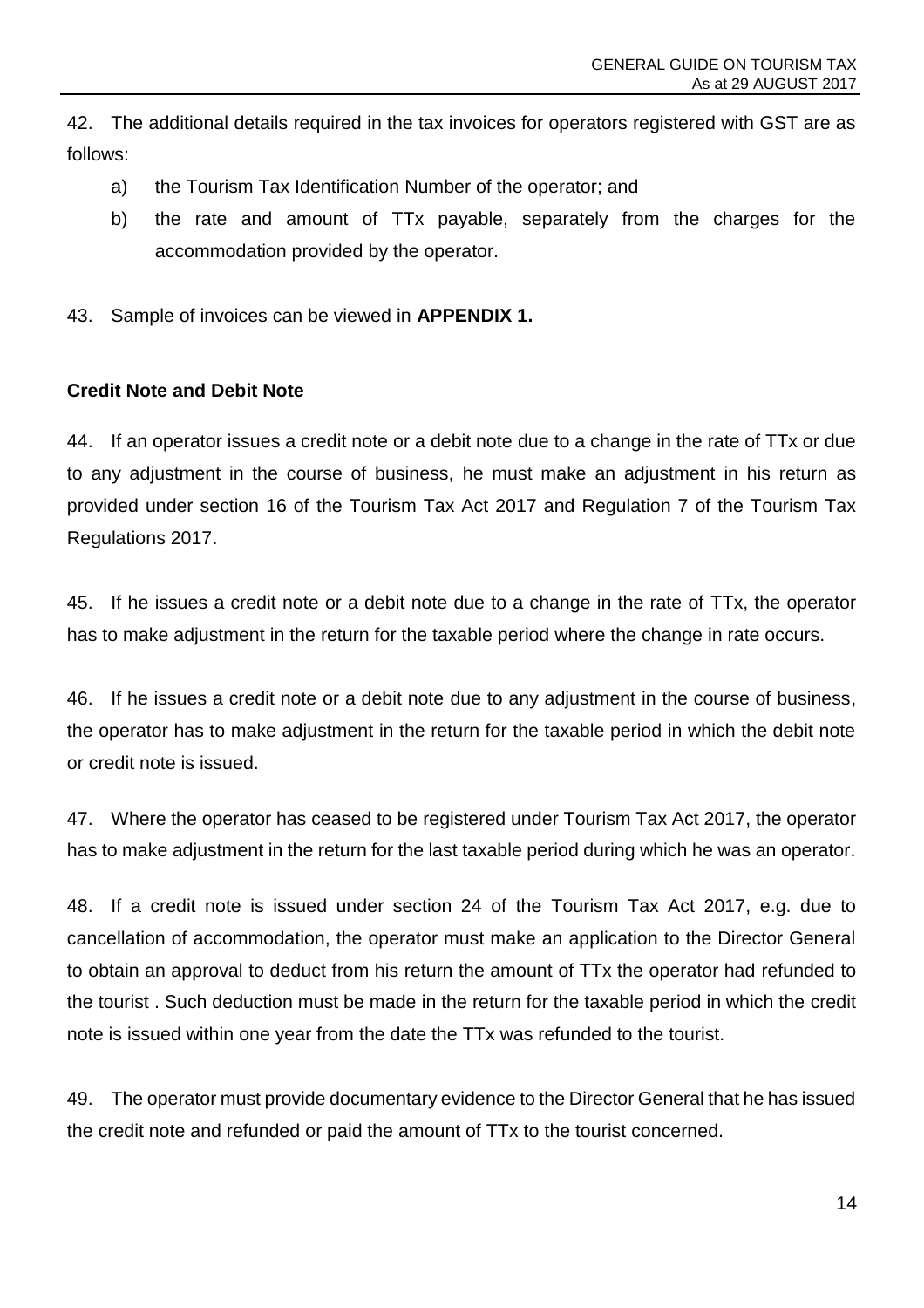- 50. A credit note or debit note must contain the following particulars:
	- a) the words "credit note" or "debit note" in a prominent place;
	- b) the serial number and date of issue;
	- c) the name and address of the person to whom the accommodation premises are provided;
	- d) the reason for the issuance;
	- e) the numbers of accommodation and nights for each accommodation;
	- f) the total amount excluding TTx;
	- g) the rate and amount of tourism tax; and
	- h) the number and date of the original invoice

#### <span id="page-18-0"></span>**Record Keeping**

51. It is a requirement that an operator keeps records which affects his liability to collect TTx for seven (7) years and the records must be in English or National language. The records must be kept in Malaysia unless otherwise approved by the Director General.

52. Therefore, an operator is required to preserve all the records pertaining to any TTx transactions (name and passport no. of tourist, check in and check out date, room rate, amount of tax, etc.) and related adjustment if any and it must be aligned with the requirement under section 17 of the Tourism Tax Act 2017.

53. Where records are kept in an electronically readable form, such records must be readily accessible and easily converted into writing. Where records are initially kept in manual form but subsequently converted into electronic form, the records are required to be retained in its original form prior to its conversion.

#### <span id="page-18-1"></span>**Taxable Period**

54. Every operator will be assigned a taxable period for which he is required to account for tax in his return to be furnished to the Director General. An operator who is not registered for GST, his taxable period to submit his return for TTx shall be a period three months ending on the last day of any month of any calendar year.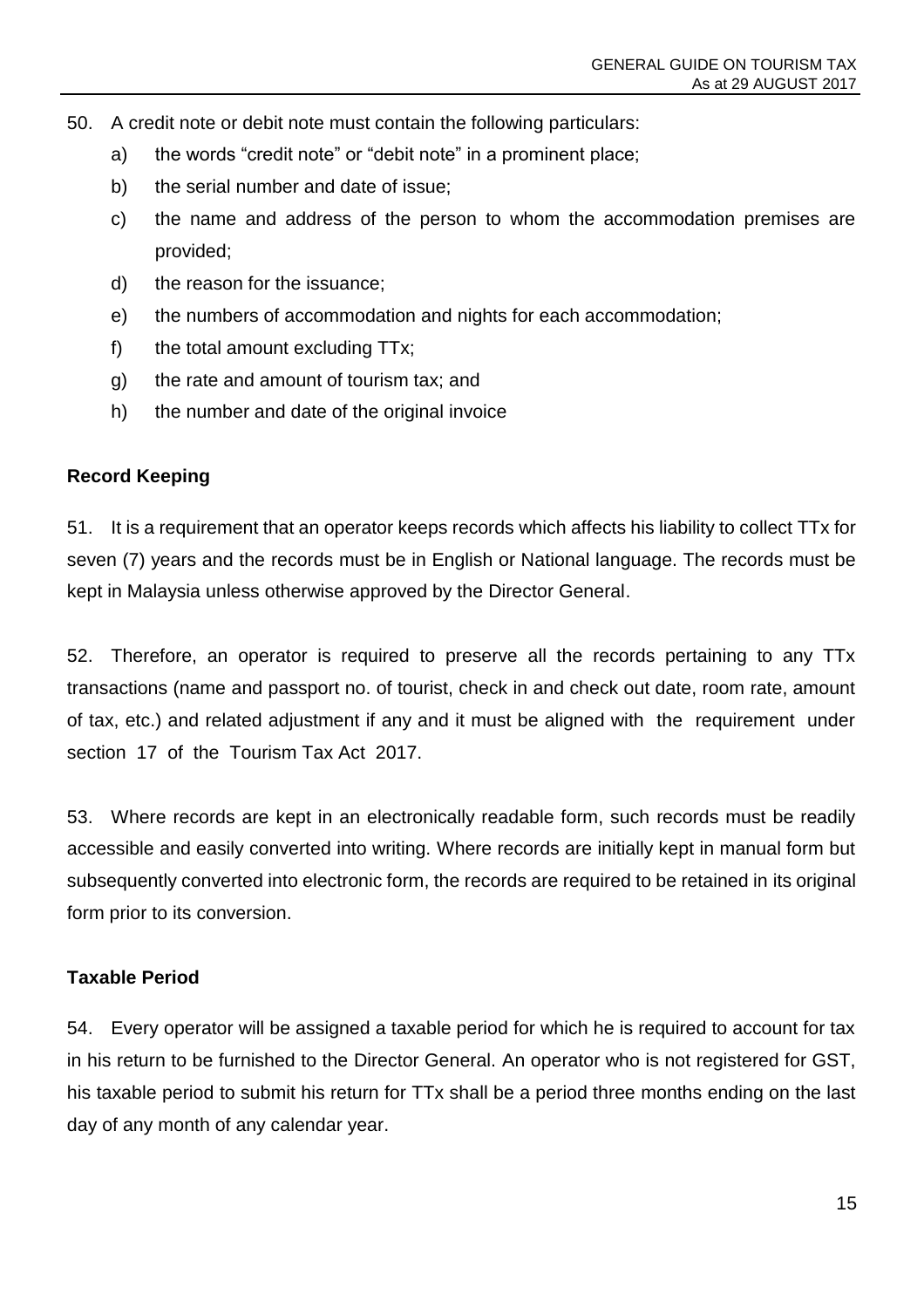

55. An operator who is also registered under the Goods and Services Tax Act 2014 shall be assigned with the same taxable period for the purposes of TTx, i.e. monthly, quarterly or varied taxable period as the case may be.

### <span id="page-19-0"></span>**ACCOUNTING FOR TTx**

#### <span id="page-19-1"></span>**Tourism Tax Return and Payment**

56. Every operator is required to account for the TTx received in a return for each taxable period by using the Form TTx-03 and to be furnished to the Director General not later than the last day of the month following after the end of his taxable period to which the return relates.

57. If the operator does not receive from the tourist the whole or any part of the TTx within a period of twelve calendar months from the date of the invoice for the accommodation provided, he has to account for the TTx in the return in the taxable period following after the end of that period of twelve (12) calendar months.

#### *Example 31*

*Invoice issued on 15 September 2017. For monthly taxable period, the 12 calendar months expire at the end of August 2018 and the operator has to account for TTx in the return in the September taxable period.*

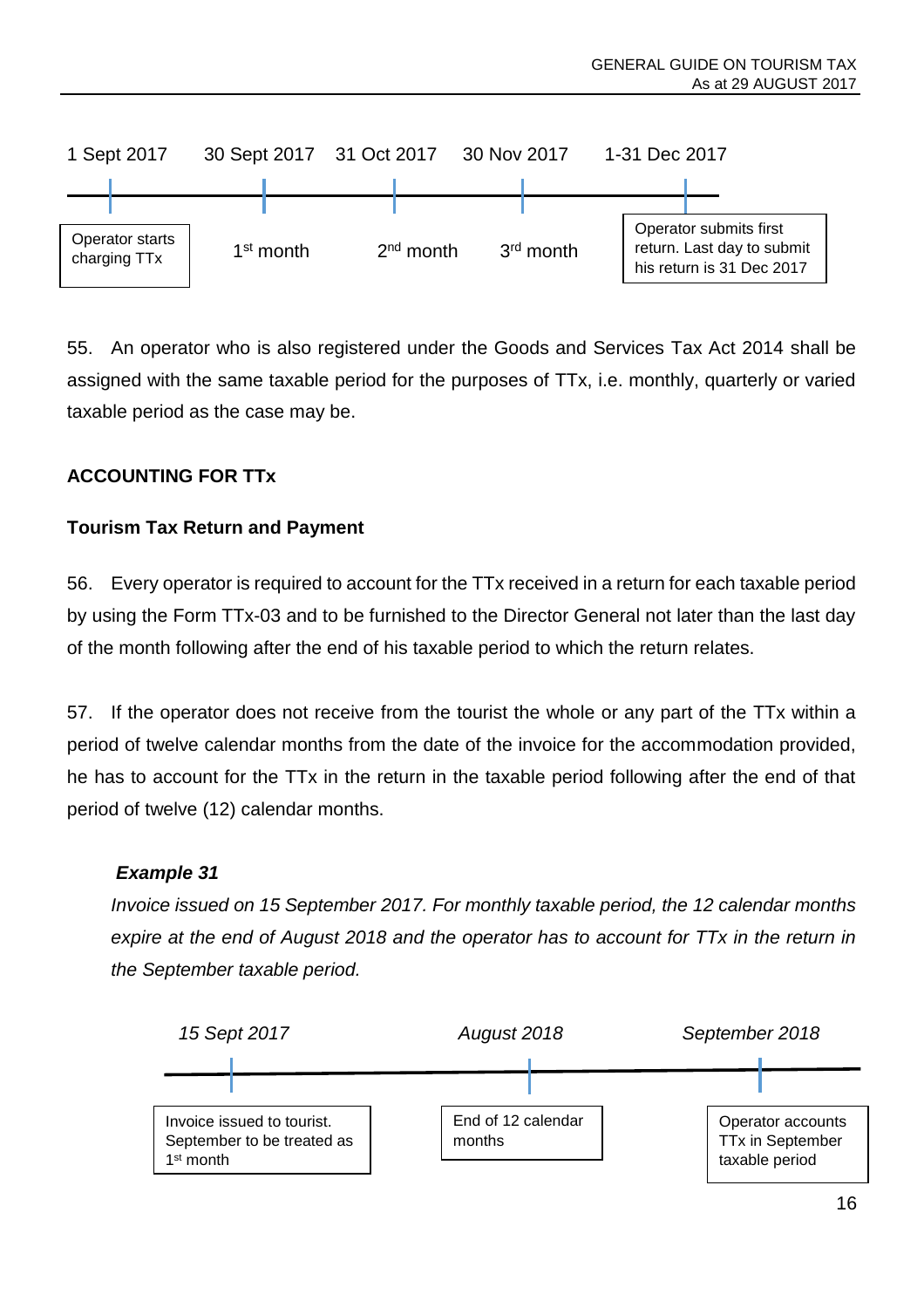58. An operator who has ceased to be registered, has to furnish a return containing particulars as determined by the Director General in respect of that part of the last taxable period during which the person was registered not later than thirty (30) days after he ceased registration.

59. An operator is required to furnish a return and make payment to the Director General the amount of TTx due and payable in respect of the taxable period to which the return relates not later than the last day on which the operator is required to furnish the return.

60. If the operator does not received any payment of TTx during the taxable period, he still has to furnish a return to the Director General.

| <b>Taxable period</b> |                     | 1 <sup>st</sup> Sept<br>2017 | <b>Submission of</b><br>1 <sup>st</sup> return | <b>Types of return</b>                                            |
|-----------------------|---------------------|------------------------------|------------------------------------------------|-------------------------------------------------------------------|
| Monthly               |                     |                              | $1.10.17 - 31.10.17$                           | 2 returns : GST & TTx                                             |
| Quarterly             | Jun - Aug<br>2017   | Start charging<br>TTx        | None (TTx not yet)<br>implemented)             | 1 return : GST<br>No TTx return                                   |
|                       | July - Sept<br>2017 |                              | $1.10.17 - 31.10.17$                           | 2 returns: GST & TTx<br>TTx: collect tax in Sept only             |
|                       | $Aug - Oct$<br>2017 |                              | $1.11.17 - 30.11.17$                           | 2 returns : GST & TTx<br>TTx: collect tax in Sept and<br>Oct only |
|                       | Sept – Nov<br>2017  |                              | $1.12.17 - 31.12.17$                           | 2 returns - GST & TTx<br>TTx – collect tax in Sept until<br>Nov   |

Illustration of submission of returns by a GST registered operator

#### <span id="page-20-0"></span>**Correction of Errors**

61. If there is a correction of error to be made in any return furnished to the Director General, the operator may:

a) if the correction relates to a current return where it is still within the period of submission allowable, the correction may be made in the current return and re-submitted.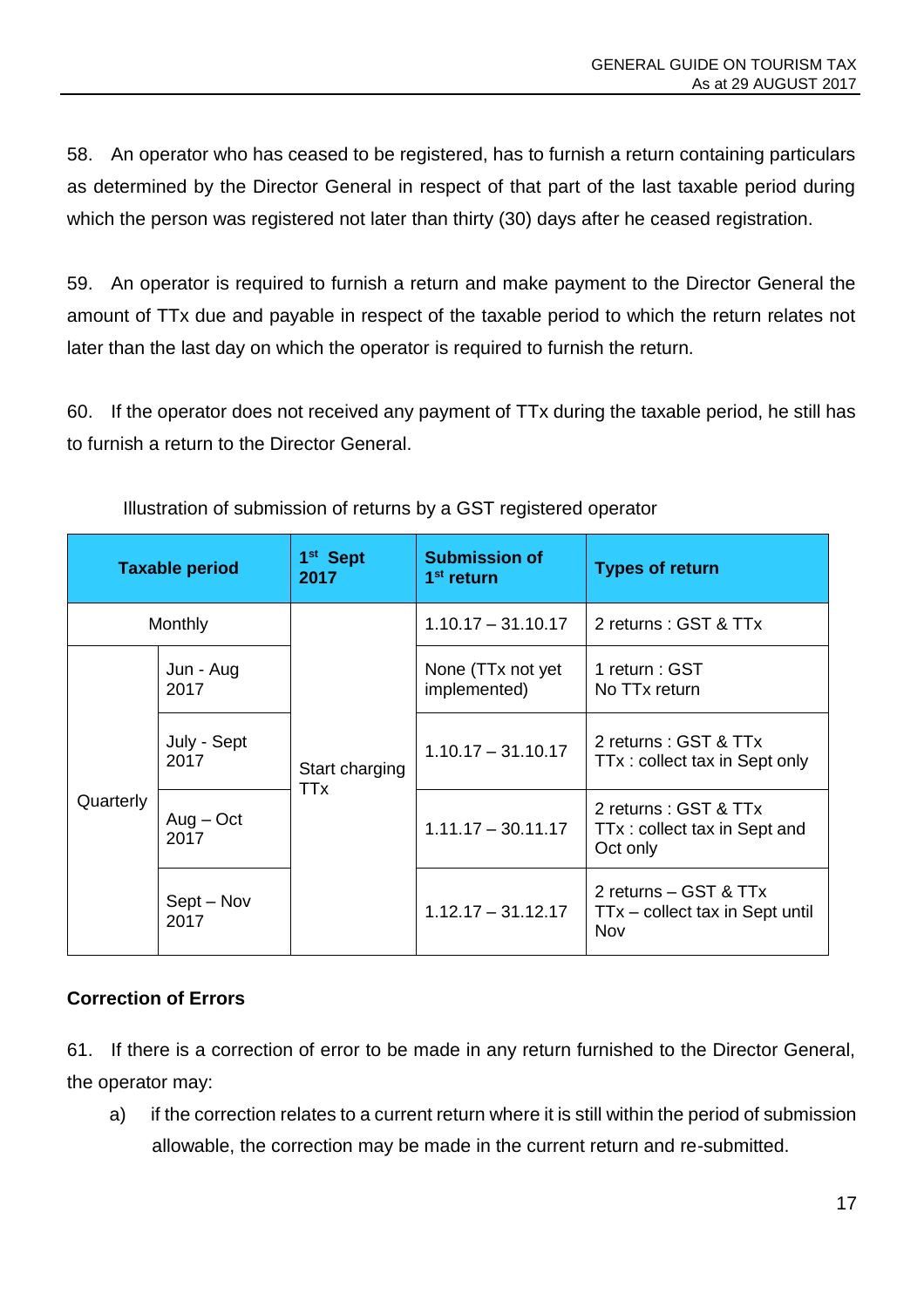#### *Current return:*

| Taxable period               | 1 Jan 2018 – 31 Mar 2018 |
|------------------------------|--------------------------|
| Due date to submit return    | 30 Apr 2018              |
| Submit return                | 20 Apr 2018              |
| Correction on current return | 28 Apr 2018              |

b) if the correction relates to a previous return, the correction must be made in a new return which is considered as a supplementary return.

#### *Example 33*

#### *Previous related return:*

| Taxable period                    | 1 Oct 2017 - 31 Dec 2017 |
|-----------------------------------|--------------------------|
| Due date to submit return         | 31 Jan 2018              |
| Error detected on previous return | 8 Feb 2018               |
| Correction in new return          |                          |

#### <span id="page-21-0"></span>**Manner of Furnishing Return and Payment**

62. The operator has to submit the return by post or electronic service to the Director General. Returns which are submitted by post must be sent to the following address:

#### **Tourism Tax Processing Center**

Royal Malaysian Customs Department, Kompleks Kastam WPKL, 22, Jalan SS 6/3 Kelana Jaya, 47301 Petaling Jaya.

- 63. A return is deemed to be furnished:
	- a) in the case of delivery by post, on the date of the postmark; or
	- b) in the case of delivery by electronic services, when such return has been received by the Director General through the electronic services.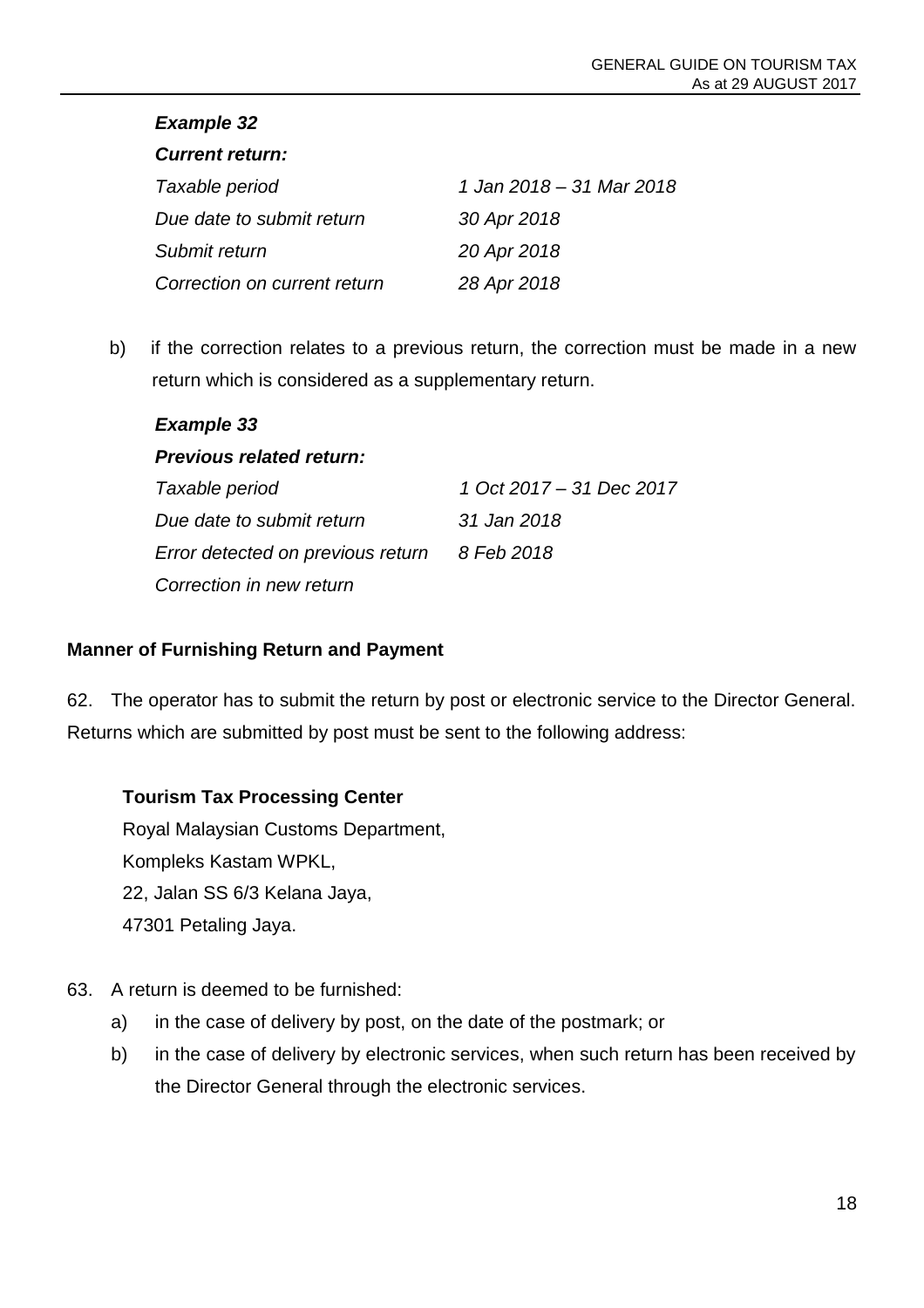64. Payment of TTx and any penalty payable can be made by post (cheque or bank draft only) or electronic services to the Director General. The TTx or penalty (if any) is deemed to be paid when payment is received by the Director General provided that:

- a) when payment is made by cheque or bank draft, the amount is deemed received by the Director General when paid on presentation;
- b) when payment is made through a bank, the amount is deemed received by the Director General when such amount is credited to the Director General's account.
- 65. Cash payments or payment by cheque or bank draft made personally is not allowed.

66. Operators are encouraged to make payments early to allow sufficient time for cheque clearance and henceforth to avoid the imposition of penalties due to late payment.

67. If TTx due and payable is not paid wholly or partly by any operator after the last day on which it is due and payable and no prosecution is instituted, the operator has to pay—

- a) for the first thirty-day (30) period that the TTx is not paid wholly or partly after the expiry of the period, a penalty of ten (10) per cent of the amount of TTx remain unpaid;
- b) for the second thirty-day (30) period that the TTx is not paid wholly or partly after the expiry of the period, an additional penalty of ten (10) per cent of the amount of TTx remain unpaid; and
- c) for the third thirty-day (30) period that the TTx is not paid wholly or partly after the expiry of the period, and additional penalty of ten (10) per cent of the amount of TTx remain unpaid.

#### *Example 34*

*Roman Hotel Sdn. Bhd. is an operator registered under the Tourism Tax Act 2017 and has been assigned his first taxable period as 1 Jan 2018 – 31 Mar 2018. He paid his first TTx of RM10,000 on 20 May 2018. He is subject to penalties as follows:*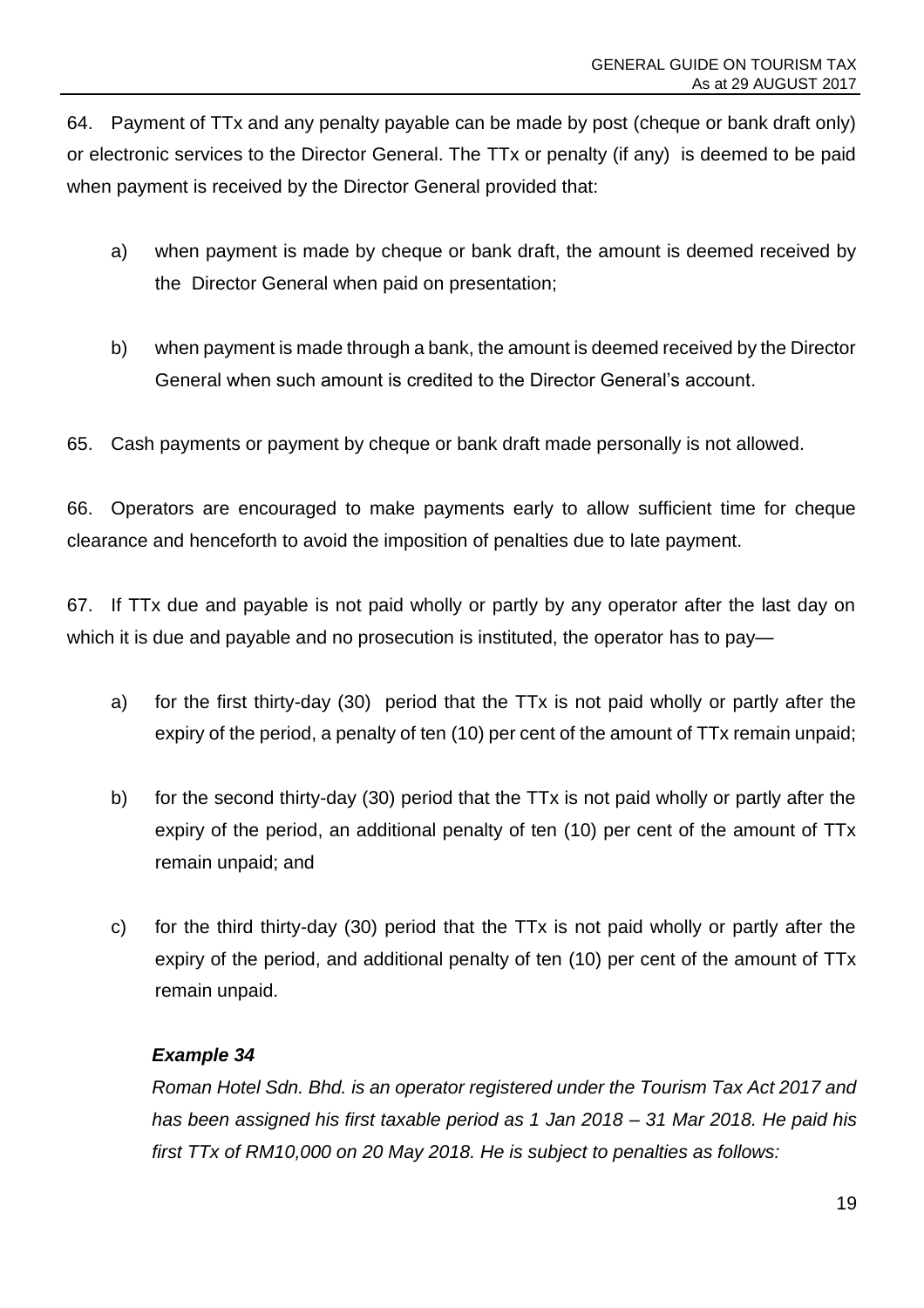| TTx due          | 30 Apr 2018               |
|------------------|---------------------------|
| Late payment     | 20 days                   |
| Penalty incurred | RM 1,000 (RM10,000 x 10%) |

*Home Hotel Sdn. Bhd. is an operator registered under the Tourism Tax Act 2017 and has failed to pay TTx RM15,000 for the taxable period of 1 Apr 2018 – 30 Jun 2018. He paid RM10,000 on 15 Oct 2018 and the balance on 7 Dec 2018. He is subject to penalties as follows:*

| <b>TOTAL PENALTIES</b>      | <b>RM 6,000</b>           |
|-----------------------------|---------------------------|
| Penalty incurred on balance | RM1,500 (RM5,000 x 30%)   |
| Late payment on RM5,000     | 129 days                  |
| Penalty incurred            | RM 4,500 (RM15,000 x 30%) |
| Late payment on RM15,000    | 76 days                   |
| TT <sub>x</sub> due         | 31 July 2018              |

#### <span id="page-23-0"></span>**REMISSION, REFUND AND RECOVERY**

68. The Tourism Tax Act provides for remission, refund and recovery under the following sections:

- a) Remission under section 21 of the Tourism Tax Act 2017 and a claim may be made in the form TTx-04 and the payment of refund will be made within the time practicable from the date of application.
- b) Refund of TTx, *etc.*, overpaid or erroneously paid under section 22 of the Tourism Tax Act 2017.
- c) Refund for Bad Debt under section 23 of the Tourism Tax Act 2017.

#### <span id="page-23-1"></span>**Deduction from Return of Refunded Tourism Tax**

69. Under section 24 of the Tourism Tax Act 2017, an operator can apply to the Director General to deduct from the operator's return the amount of TTx paid but subsequently refunded to the tourist within one year or such extended period after the refund was made, by reason of –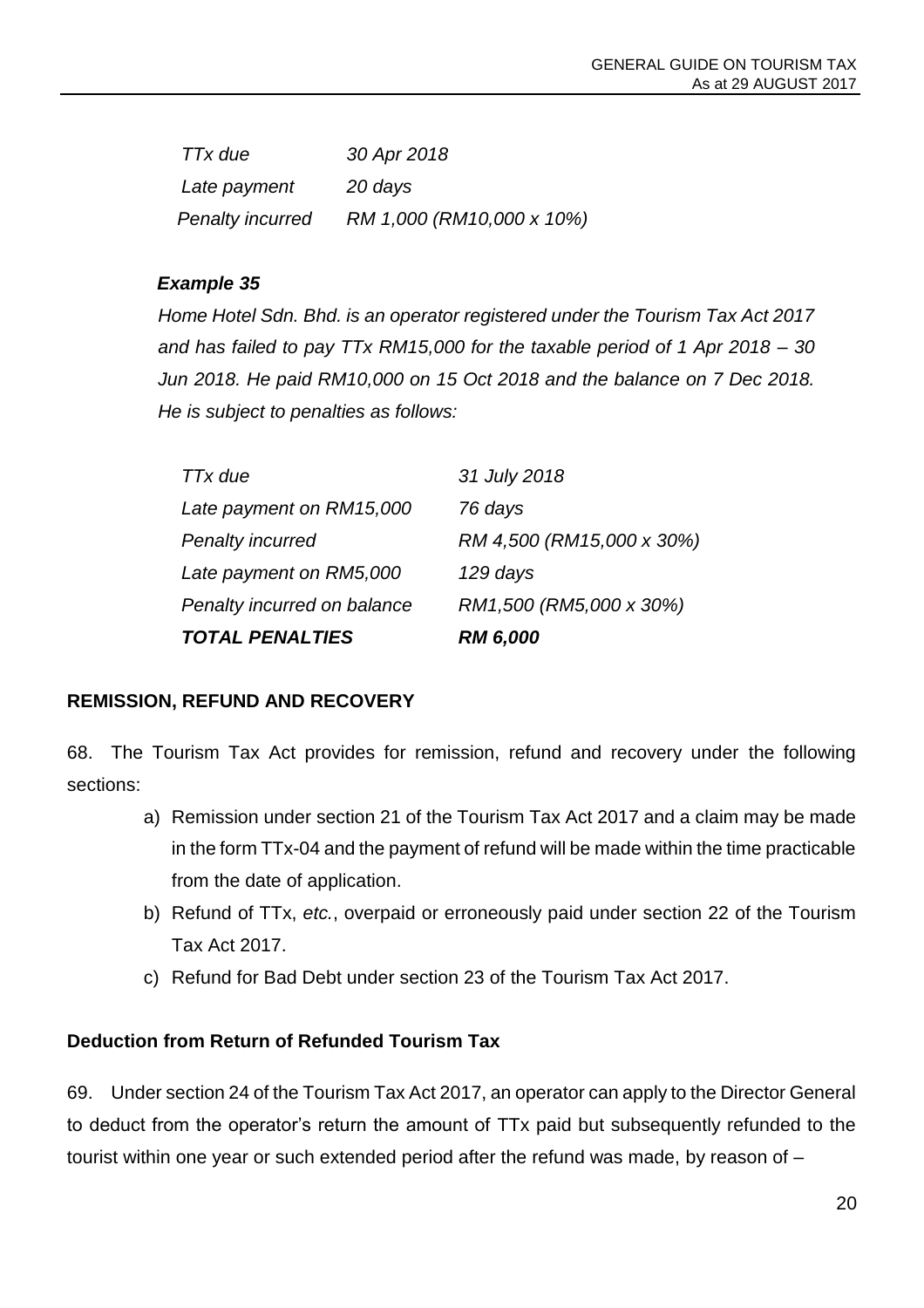- a) cancellation of accommodation; or
- b) other reason approved by the Director General.

#### <span id="page-24-0"></span>**Payment by Instalments**

70. An operator may apply to the Director General to pay his outstanding TTx or penalty by instalments should such payment cause undue financial hardship to him or in other circumstances approved by the Director General. Where TTx is allowed to be paid by instalments, the penalty ceases to be calculated from the date approval by the Director General for payment by instalments.

71. Where there is a default in the payment of any one instalment on its due date for the payment of the balance of the amount due and payable or payable, the whole outstanding balance shall become due and payable or payable on that date and shall, without any further notice being served on the person liable to pay the amount due, be subject to a surcharge equal to ten (10) per cent of that balance and the surcharge shall be recoverable as if it were due and payable or payable.

#### <span id="page-24-1"></span>**COMPOUNDABLE OFFENCES**

72. Under section 56 Tourism Tax Act 2017, the Director General has the power to compound an amount not exceeding fifty percent (50%) of the maximum fine for the following offences:

| <b>NO</b>      | <b>SECTION</b> | <b>OFFENCES</b>                                                                                                                                                 | <b>MAXIMUM</b><br><b>FINE</b> | <b>MAXIMUM</b><br><b>COMPOUND</b> |
|----------------|----------------|-----------------------------------------------------------------------------------------------------------------------------------------------------------------|-------------------------------|-----------------------------------|
|                | 10(3)          | Operator who fails to register under<br>section $10(1)$ .                                                                                                       | RM30,000                      | RM15,000                          |
| $\overline{2}$ | 11(2)          | Operator who operates accommodation<br>premises fails to register within 30 days<br>from the date of coming into operation<br>of Part IV, Tourism Tax Act 2017. | RM30,000                      | RM15,000                          |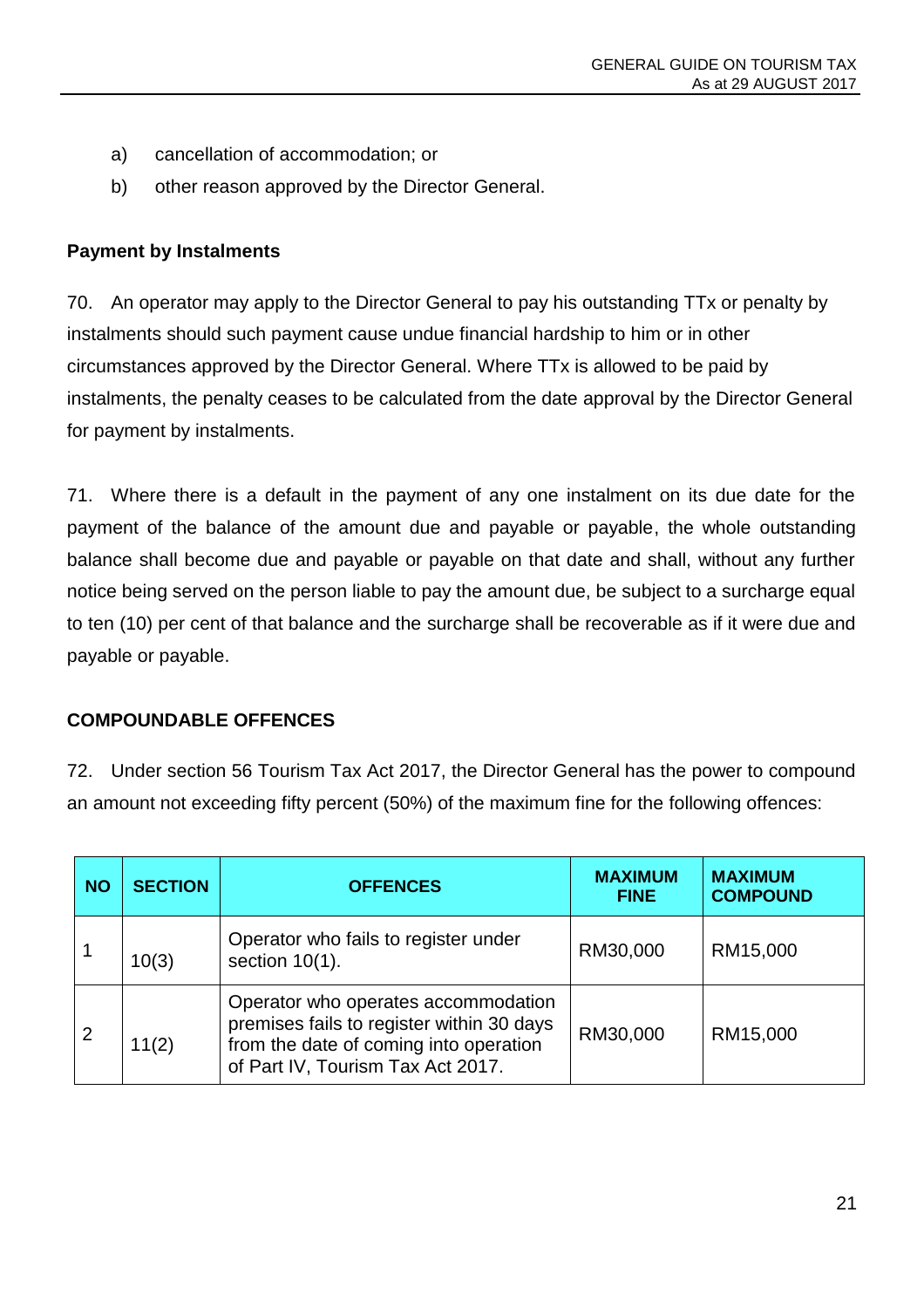| <b>NO</b>      | <b>SECTION</b> | <b>OFFENCES</b>                                                                                                                                                                                                                                                                                                                                                                                                                                                                      | <b>MAXIMUM</b><br><b>FINE</b> | <b>MAXIMUM</b><br><b>COMPOUND</b> |
|----------------|----------------|--------------------------------------------------------------------------------------------------------------------------------------------------------------------------------------------------------------------------------------------------------------------------------------------------------------------------------------------------------------------------------------------------------------------------------------------------------------------------------------|-------------------------------|-----------------------------------|
| 3              | 14(3)          | Any person who fails to comply with<br>section $14(1)$ and (2) that is:<br>$\triangleright$ Every operator has to issue an<br>invoice, receipt or other document to<br>tourists and state the rate and<br>amount of tourism tax payable<br>separately from the charges for the<br>accommodation provided by the<br>operator.;<br>$\triangleright$ Any person other than an operator<br>shall not issue an invoice, receipt or<br>other document which purports to be<br>tourism tax. | RM30,000                      | RM15,000                          |
| $\overline{4}$ | 17(5)          | Any person who fails to comply with the<br>provision of keeping records under<br>section 17.                                                                                                                                                                                                                                                                                                                                                                                         | RM30,000                      | RM15,000                          |
| 5              | 19(6)          | Any operator who fails to furnish a<br>return under section 19(1), 19(2) and<br>$19(3)$ .                                                                                                                                                                                                                                                                                                                                                                                            | RM30,000                      | RM15,000                          |
| 6              | 19(7)          | Any operator who fails to pay tourism<br>tax within the specified period.                                                                                                                                                                                                                                                                                                                                                                                                            | RM30,000                      | RM15,000                          |
| $\overline{7}$ | 33(4)          | Any person who refuses to permit any<br>senior officer of customs to enter any<br>place or premises.                                                                                                                                                                                                                                                                                                                                                                                 | RM 30,000                     | RM15,000                          |
| 8              | 40             | Any person who makes an incorrect<br>return or gives an incorrect information.                                                                                                                                                                                                                                                                                                                                                                                                       | RM 30,000                     | RM15,000                          |
| 9              | 41(2)          | Any person who is not liable to collect<br>tourism tax but collects tourism tax.                                                                                                                                                                                                                                                                                                                                                                                                     | RM 30,000                     | RM15,000                          |
| 10             | 42(1)          | Any person who intend to evade or<br>assist any other person to evade<br>tourism tax.                                                                                                                                                                                                                                                                                                                                                                                                | RM 30,000                     | RM15,000                          |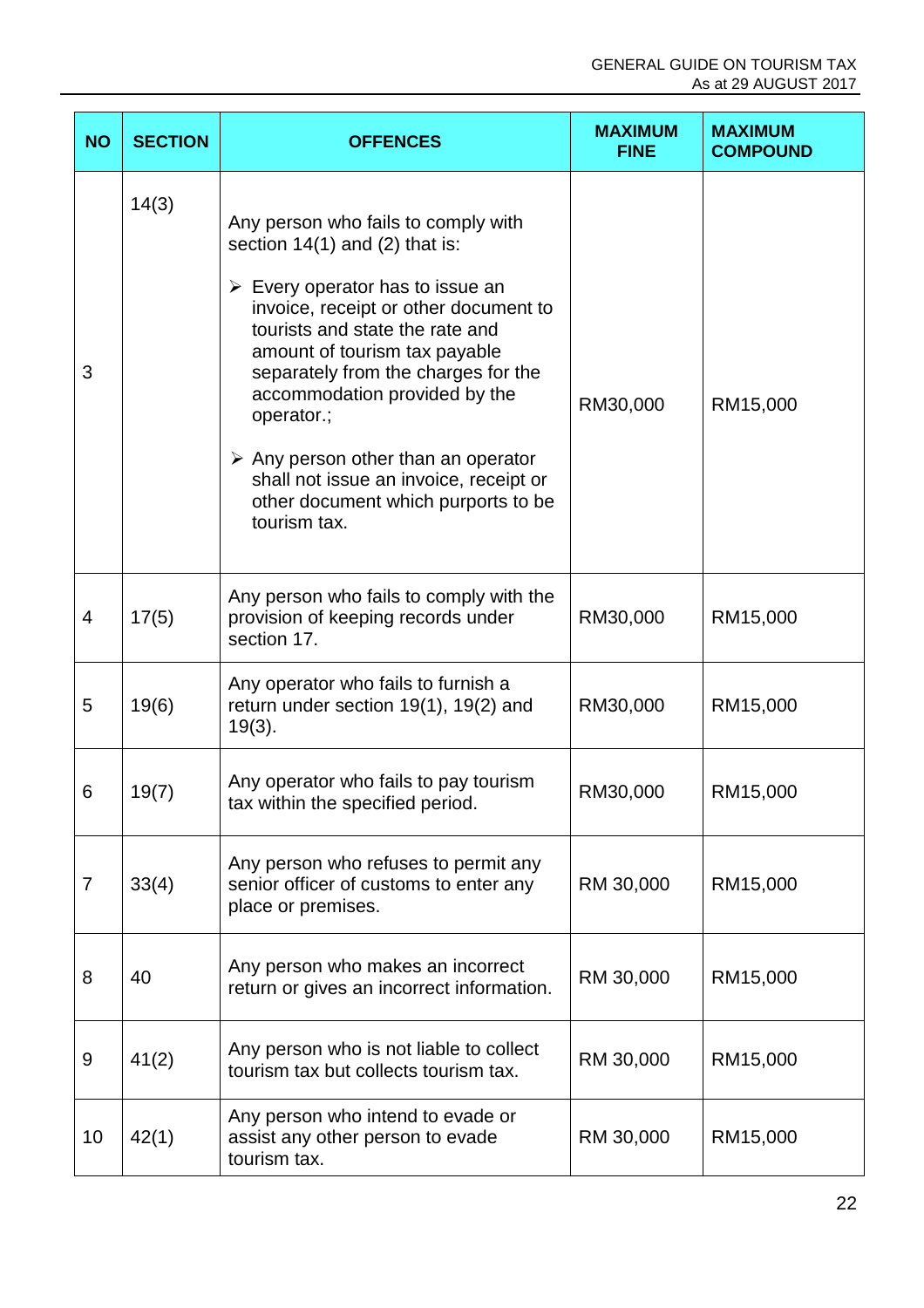| <b>NO</b> | <b>SECTION</b> | <b>OFFENCES</b>                                                                                                                                                                      | <b>MAXIMUM</b><br><b>FINE</b> | <b>MAXIMUM</b><br><b>COMPOUND</b> |
|-----------|----------------|--------------------------------------------------------------------------------------------------------------------------------------------------------------------------------------|-------------------------------|-----------------------------------|
| 11        | 43(1)          | Any person who refuses to give<br>RM 30,000<br>information to a customs officer.                                                                                                     |                               | RM15,000                          |
| 12        | 44             | Punishable<br>with the<br>Any person who attempts to commit an<br>offence or abets the commission of the<br>punishment<br>offences.<br>provided for<br>the offence.                  |                               | RM15,000                          |
| 13        | 45             | Offences not expressly provided under<br>RM 30,000<br>the Act.                                                                                                                       |                               | RM15,000                          |
| 14        | 60(4)          | Any person who fails to comply with the<br>requirement of providing information,<br>books, data, document or other records<br>under section 60.                                      | RM 30,000                     | RM15,000                          |
| 15        | 66(3)          | Any person who uses any form which is<br>not printed or issued by the authority of<br>the Director General under section<br>66(1).                                                   | RM 30,000                     | RM15,000                          |
| 16        | 68(3)          | Any liquidator who fails to give notice of<br>winding up under section 68(1).                                                                                                        | RM 30,000                     | RM15,000                          |
| 17        | 69(3)          | Any receiver appointed by the operator<br>who fails to give notice to the Director<br>General of the appointment as a<br>receiver and set aside such sums from<br>disposal of asset. | RM 30,000                     | RM15,000                          |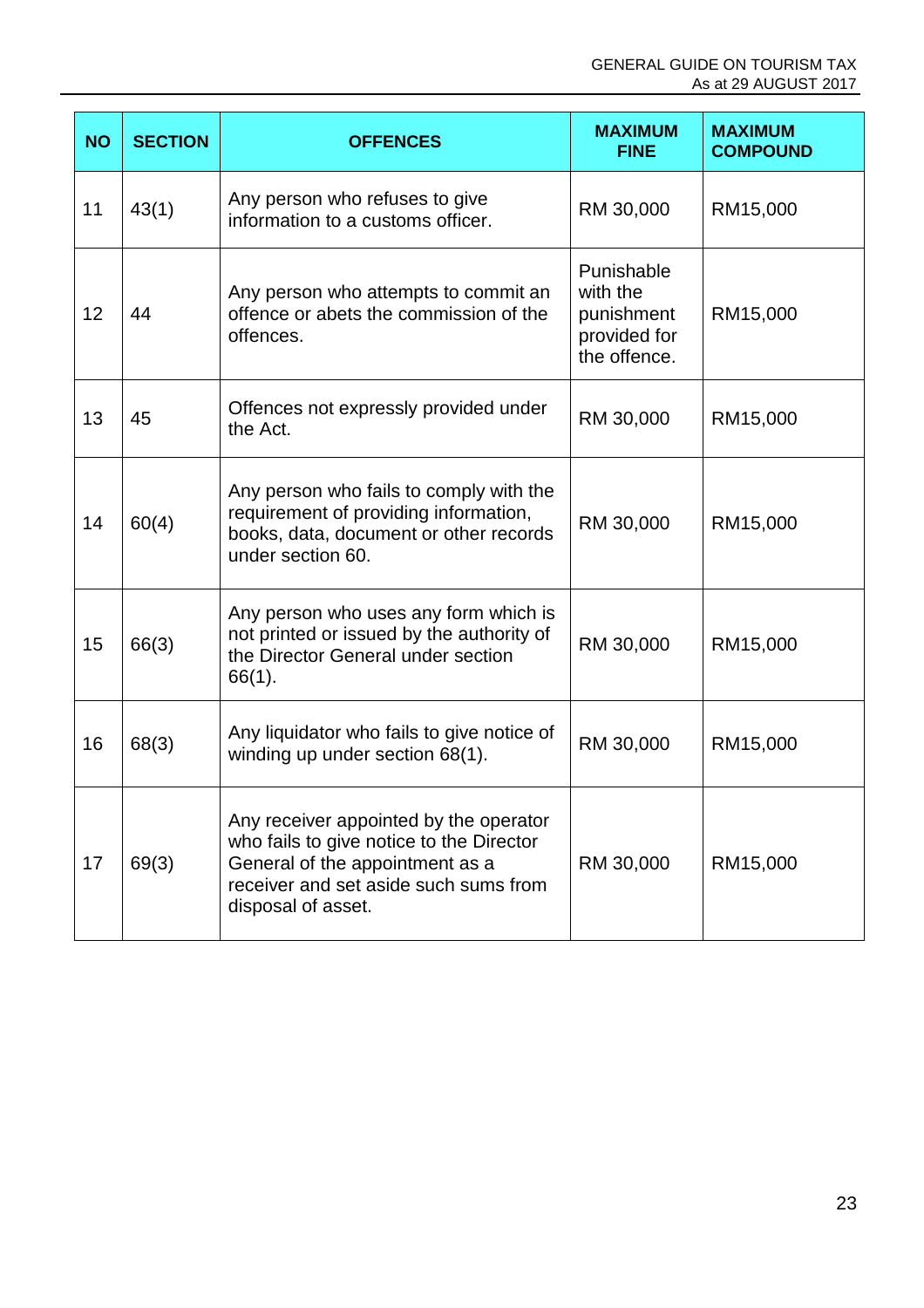#### <span id="page-27-0"></span>**FREQUENTLY ASKED QUESTIONS**

#### **Imposition of Tourism Tax**

- **Q1: Does TTx override or supersedes the heritage charge on every occupied room per day?**
- A1: No, the operator must charge TTx even though heritage charge has been imposed.
- **Q2: A Malaysian national (local) and foreigner both check into the same room and the local registers upon checking in. Upon checkout, the local pays for the stay. Is TTx chargeable?**
- A2: Not subject to TTx because a local registered and stayed in the room. However, under a twin-sharing arrangement, the foreigner registers upon checking in and the stay will be subject to TTx at RM10 per room per night.
- **Q3: A local and foreigner both check into the same room and the local registers upon checking in. Upon checkout, the foreign tourist pays for the stay. Is TTx chargeable?**
- A3: Subject to TTx because room is paid by the foreigner.
- **Q4: A local and foreigner both check into the same room and the foreigner registers upon checking in. Upon check-out, the foreigner pays for the stay. Is TTx chargeable?**
- A4: Subject to TTx because the foreigner stayed and paid for the stay.
- **Q5: A local and foreigner both check into the same room and the foreigner registers upon checking in. Upon check-out, the local pays for the stay. Is TTx chargeable?**
- A5: Subject to TTx because the room is registered in the name of the foreigner.
- **Q6: Executive room in boutique hotels provide extended complimentary stay for 6 hours from check-out time as a hotel practice. Is the 6 hours extended stay subject to TTx?**
- A6: Not subject to TTx for extended complimentary stay.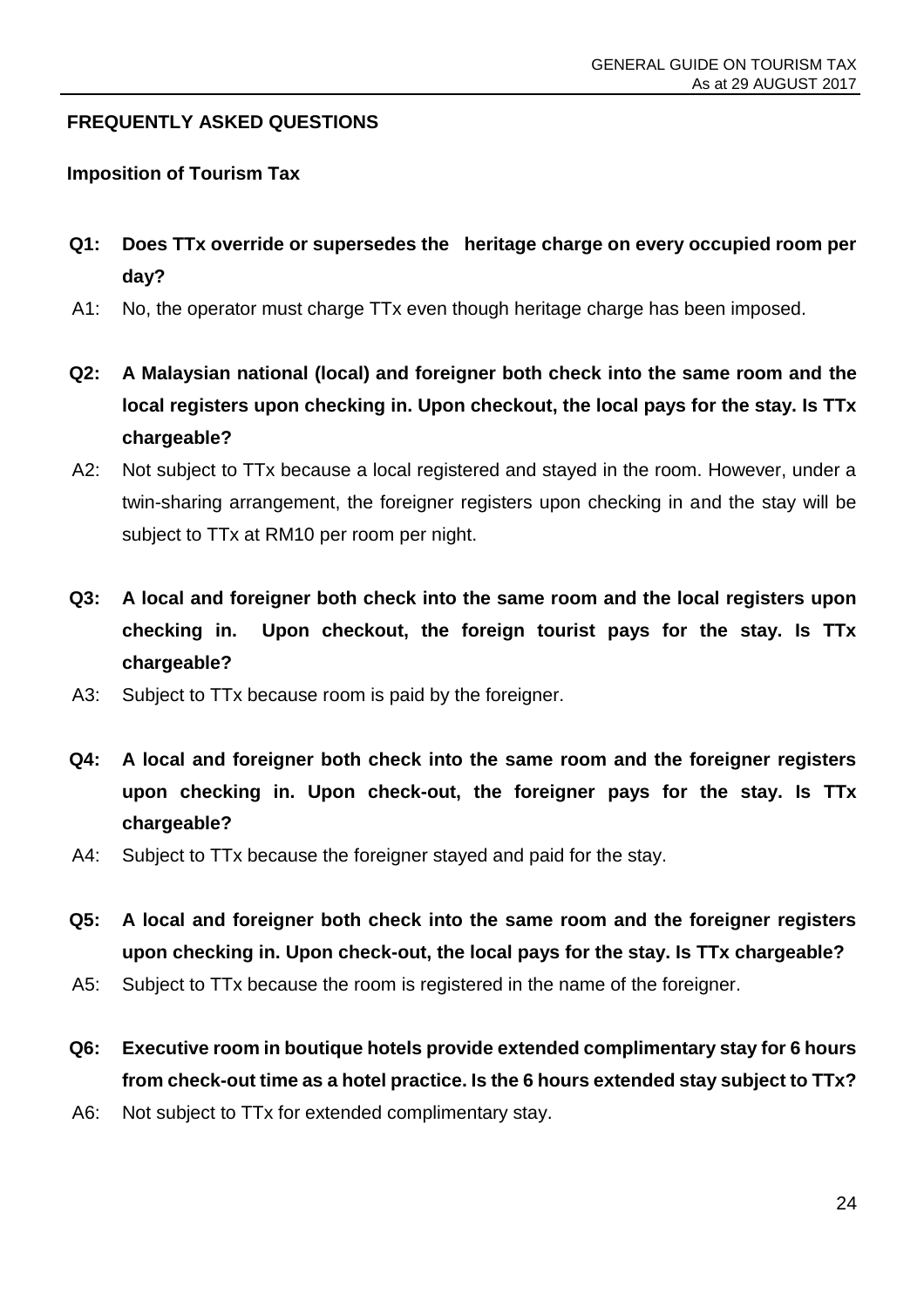- **Q7: Is day use chargeable to TTx?**
- A7: Not chargeable if the day use charge is not equal to the room rate per night.
- **Q8: Is an operator charging on an hourly basis for a stay at his accommodation premise required to charge TTx?**
- A8: No, he is not required to charge TTx.
- **Q9: If a discount is given by a hotel operator on the room charges does the discount affect the rate of TTx?**
- A9: It does not affect the rate.
- **Q10: A guest makes a booking at a hotel for 10 nights stay but actually stayed for only 5 nights. What is the amount of TTX chargeable?**
- A10: The amount of TTx is for 5 nights i.e. RM 50.00.
- **Q11: When a foreigner made an online hotel booking book, a heritage tax will be collected upon check-in. Does TTx also apply in the same way?**
- A11: No, TTx is collected upon check-out.
- **Q12: Is TTx chargeable on a foreigner who is an employee of a foreign company (holding company) staying in a hotel in Malaysia (subsidiary company located in Malaysia)?**
- A12: Yes, subject to TTx.
- **Q13: Is TTx chargeable for the stay where the foreigner check-in on 31st Aug 2017 at 2pm and check-out on 1st Sept 2017 at 00.50 hours?**
- A13: Not subject to TTx.
- **Q14: Foreigner already booked and made payment for 5 nights stay in Yong Hotel from 1/10/17 to 6/10/17. Then, the foreigner fails to stay during that period. The operator imposes a penalty for the sum of one room night stay. The balance of payment made for the 4 nights is refunded to the foreigner. In this scenario, is TTx charged for 'no show' of 1 night or 5 nights?**
- A14: No TTx is charged since the tourist did not stay at the hotel.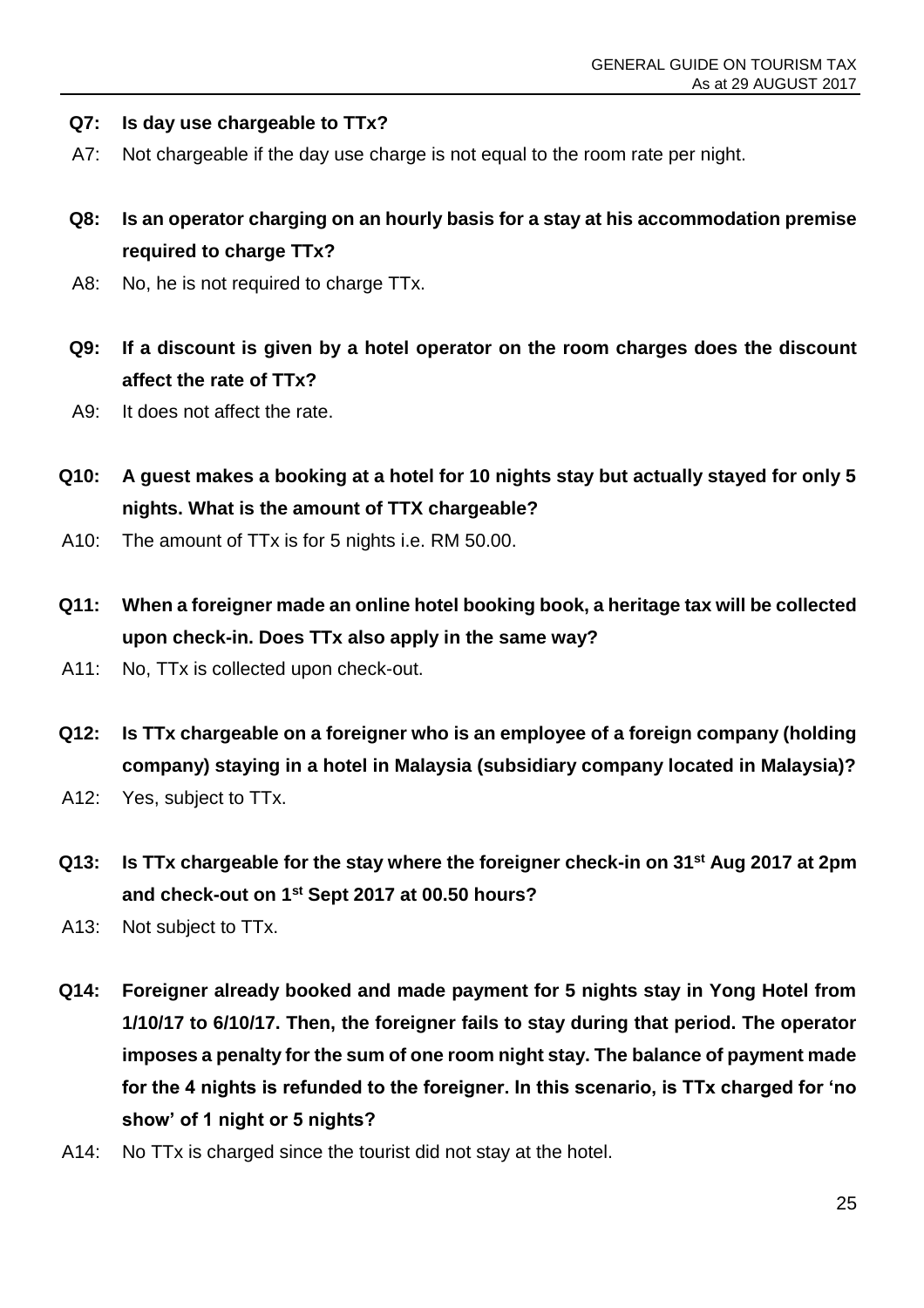- **Q15: My package to a foreign tourist includes accommodation at Hotel Maya, meals and visits to the theme park of the hotel. Is TTx imposed on the total package?**
- A15: TTx is only imposed on number of nights stay in the accommodation premises.
- **Q16: Is the imposition of TTx voluntary or mandatory?**
- A16: The imposition of TTx is mandatory.
- **Q17: If a foreign tourist stays in a room in a motel or other lodging houses (excluding the exempted accommodation premises) and the stay is for a period of 30 days or more, is the stay subject to TTx?**
- A17: The stay for a period of 30 days or more is subject to TTx.
- **Q18: Is TTx imposed on rental of rooms arranged through online or third-party agents?**
- A18: When the tourist stays at the accommodation premise arranged through online or thirdparty agents, he is required to pay tourism tax when he checks out.
- **Q19: Is the tax required to be paid directly upon check-in?**
- A19: The tax is paid upon checking out.
- **Q20: Who is responsible to account for TTx in an online booking transaction?**
- A20: The operator who operates accommodation premises is responsible to account for TTx.
- **Q21: Is TTx due on "no show charges" for room nights even though the charges are forfeited by the operator of the accommodation premises?**
- A21: TTx is only charged when a tourist stays at any accommodation premises. Therefore, "no show charges" for room nights is not subject to TTx. However, if TTx has been charged and not refunded to the tourist, the operator has to account for the TTx collected.

#### **Q22: Is TTx charged on banquet/ ballroom/ meeting room rentals?**

A22: TTx is not charged on banquet/ ballroom/ meeting room rentals.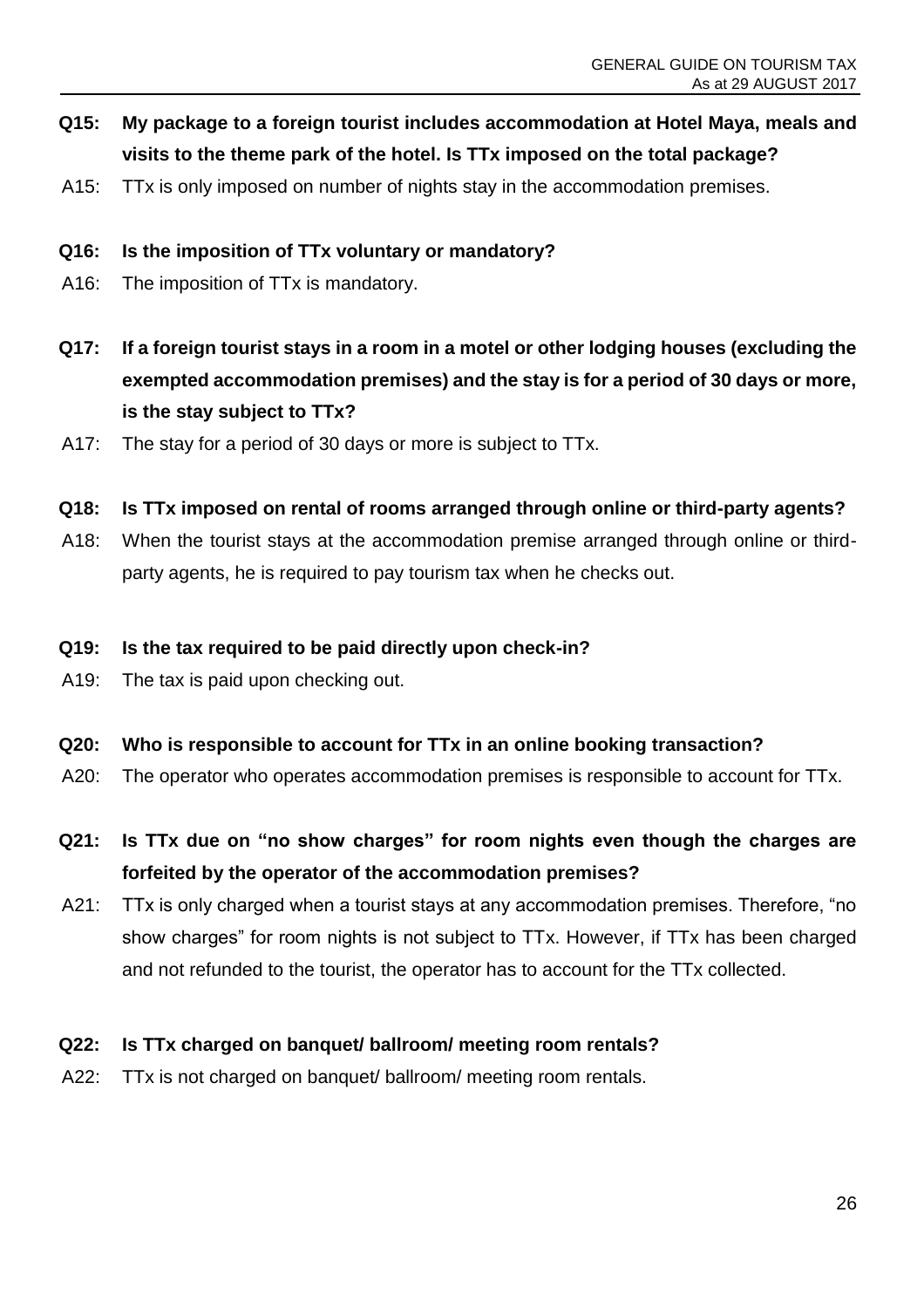- **Q23: Is a private club operating sleeping accommodations subject to TTx?**
- A23: If the operator of the club provides accommodation of 5 rooms or more at the club, the operator is required to be registered and charge TTx to the tourist.
- **Q24: Is the provision of accommodation by an operator who operates a 4 star hotel to government or charitable organisations officials, whether or not such employees are on official business or otherwise subject to TTx?**
- A24: The provision of accommodation by an operator to government or charitable organisations officials is not subject to TTx if the officials are Malaysian nationals or permanent residence of Malaysia.

#### **Q25: Is there a threshold for room rental charges that will not be subject to TTx?**

- A25: TTx shall be imposed irrespective of the total amount of rental.
- **Q26: Is the provision of outdoor accommodation (campers van site, caravan, boathouse, marinas, campsite, etc.) subject to TTx?**
- A26: The provision of outdoor accommodation premises is not subject to TTx.

#### **Q27: Is the provision of accommodation in apartment hotels subject to TTx?**

- A27: The provision of accommodation in apartment hotels is subject to TTx.
- **Q28: Mr Kim Jun from Korea and his family of four is traveling to Penang for a fortnight stay in a four-star hotel and occupy 2 rooms. Is TTx imposed on all 4 family members or on the rental charges of 2 rooms for the whole duration?**
- A28: TTx is imposed on the rate i.e. RM10 per room per night. Therefore, TTx for 2 rooms for a fortnight stay is RM 10 x 2 x 14 = RM 280.
- **Q29: Are foreign guests or visitors over the age of 18 staying overnight required to pay TTx?**
- A29: TTx is imposed for each overnight stay and not on the basis of per person per night or the age factor.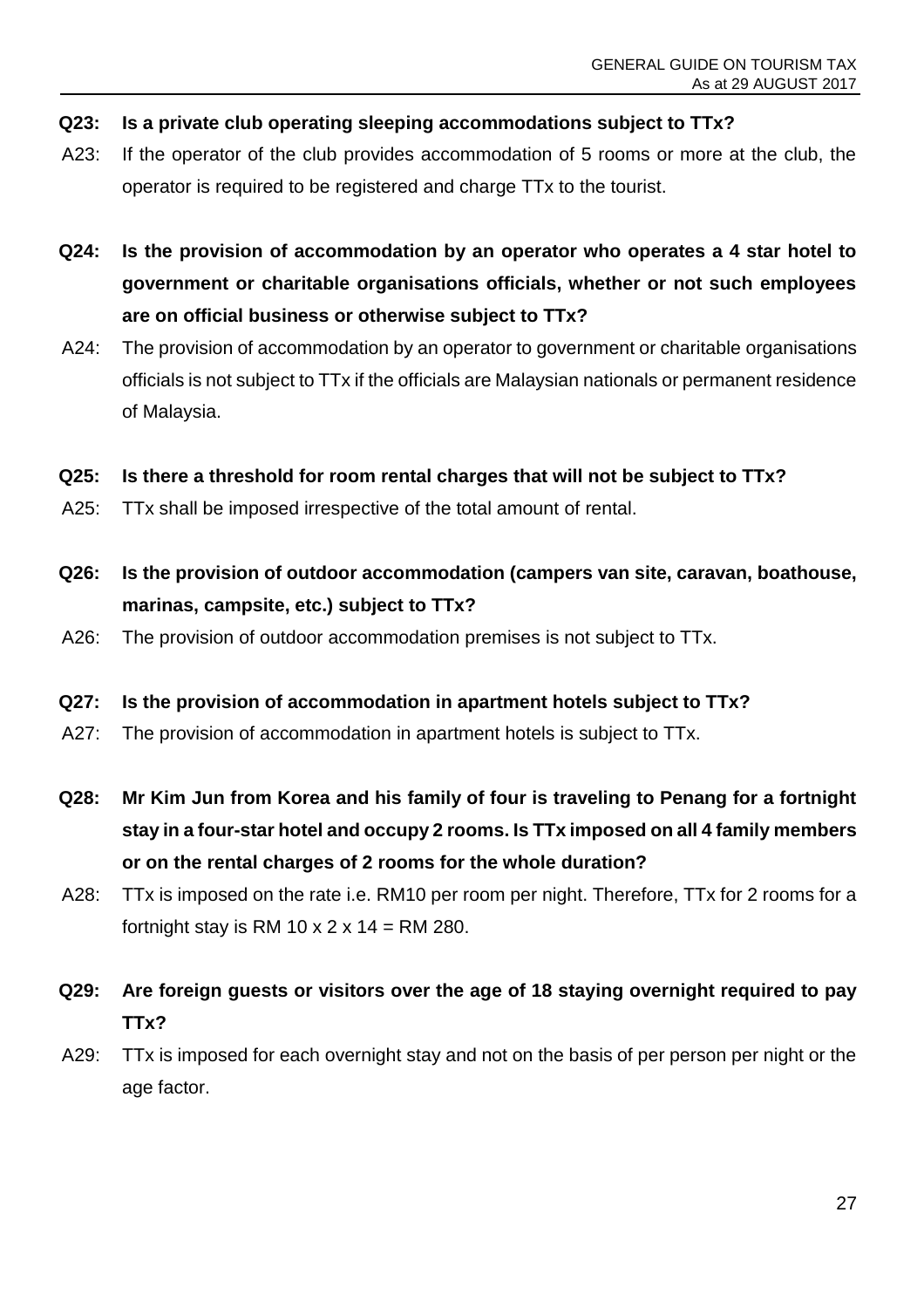- **Q30: I am an operator of a 4-star Labuan Hotel and my foreign guest stays for a period of six months. When do I need to account TTx?**
- A30: You need to account the TTx upon collection when the guest checks out. However, if there is a periodic or partial payment for the room charges during such time, the tourist is required to pay the corresponding TTx.
- **Q31: Upon checking out from the 4-star hotel, my bill listed room charges of RM300, RM100 for food, RM 50 for beverages and RM20 for laundry services, and RM5 for telephone calls. What item is subject to TTx?**
- A31: TTx is only levied on the number of room nights and the rate per room per night is RM10.00.
- **Q32: Are those recreation boats that stop off for a night required to charge TTx?**
- A32: The recreation boats that stop off for a night is not required to charge TTx.
- **Q33: Are those foreign tourists staying on board a vessel while it is on permanent mooring or situated in a berth in a port that provide services of overnight stay required to pay TTx?**
- A33: They are not required to pay TTx.
- **Q34: If a foreign tourist is given a complimentary extended stay at a hotel after the checkout time of two hours, is the tourist required to pay TTx for another night?**
- A34: The tourist is not required to pay TTx.
- **Q35: If a foreign tourist is given an extended stay at a hotel after the check-out time until 7pm the same day and is charged the full rate for the stay, is the tourist required to pay TTx for another night?**
- A35: The tourist has to pay TTx for the extended stay.
- **Q36: I am a foreign consultant with a Malaysian work permit engaged by a resort operator to oversee the development of a project at the resort. The resort operator provides accommodation for my stay at his resort. Do I have to pay TTx?**
- A36: You are not considered a tourist staying in the resort and your stay is not subject to TTx.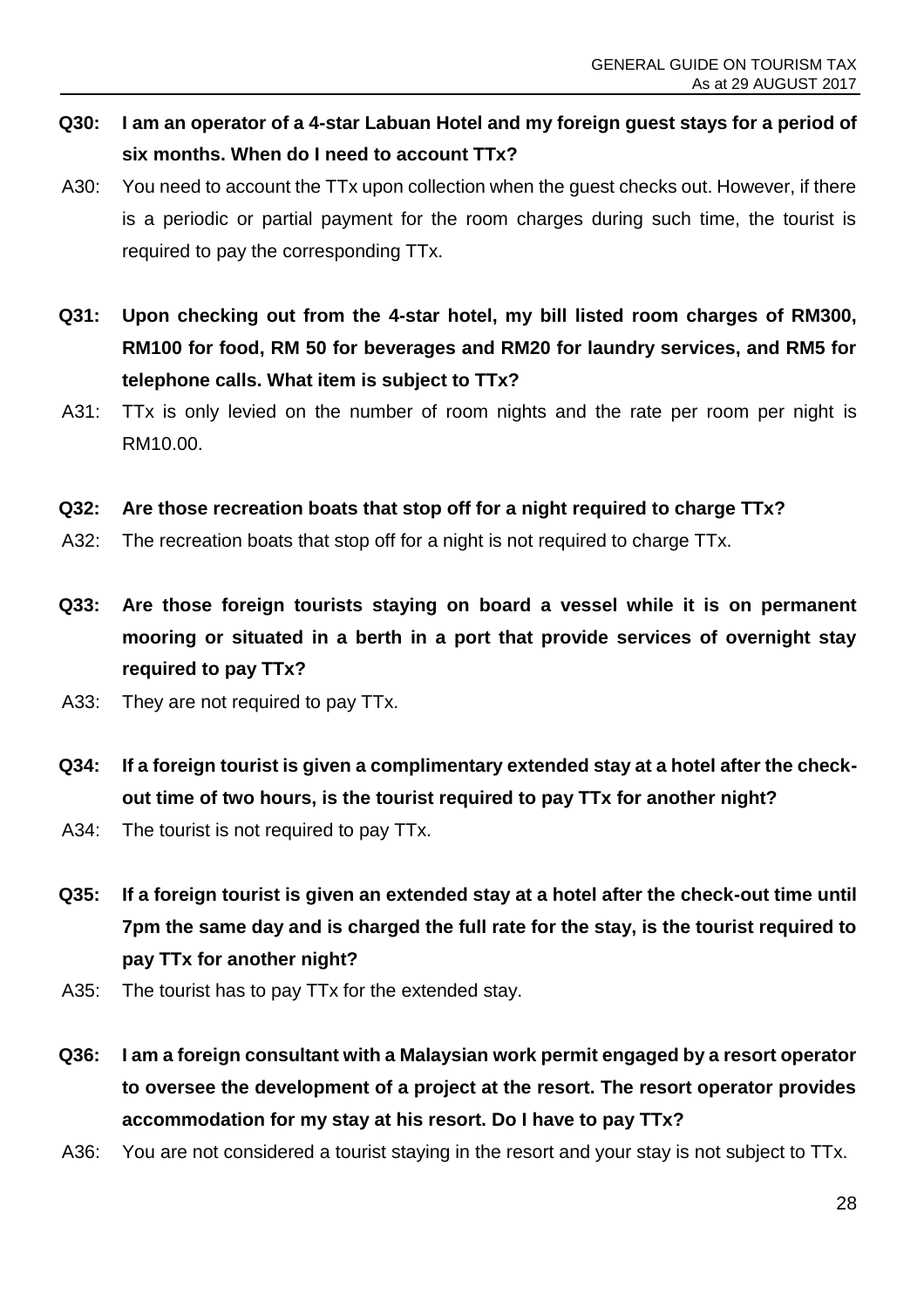- **Q37: Hotel XYZ has a contractual agreement with JETLI Airlines to accommodate their passengers when there is a flight delay due to technical issues. JETLI Airlines will bear the cost of the room charges of the transit passengers. Does Hotel XYZ have to charge TTx to JETLI Airlines for the accommodation provided to their foreign passengers?**
- A37: Hotel XYZ has to charge TTx to JETLI Airlines for the accommodation provided to their foreign passengers.
- **Q38: Does TTx apply to a foreigner student enrolled in a Private Higher Education Institution in Malaysia and staying at the premises operated by the Institution?**
- A38: No. However, if the student stays in an accommodation premise other than his place of study, he is liable to pay TTx.
- **Q39: Does TTx apply to a foreigner holding a work permit / employment pass?**
- A39: TTx does not apply if the foreigner stays in an accommodation premise which is also located at / within his place of employment and his purpose of stay must relate to his occupation. The operator of such premises is required to retain a photocopy of his valid work-permit or working pass and passport.
- **Q40: Is a cruise ship captain who is a foreigner working in Malaysia under a Malaysian work permit required to pay TTx when he stays in a hotel when the ship calls at any particular port in Malaysia?**
- A40: Yes, subject to TTx.
- **Q41: Are room bookings performed by a local travel agent or company, but checked-in by a foreigner. Is it subject to TTx?**
- A41: Yes, subject to TTx.
- **Q42: UTM invites examiners and guest speakers from USA. The cost of accommodation for them is borne by UTM. Payment to hotel is via a government Local Order. The hotel operator does not know the identities of UTM's guests when the L.O is handed to them before the guest arrive. When is the operator required to account for TTx?**
- A42: Operator has to account for TTx in the taxable period when the guests check- out.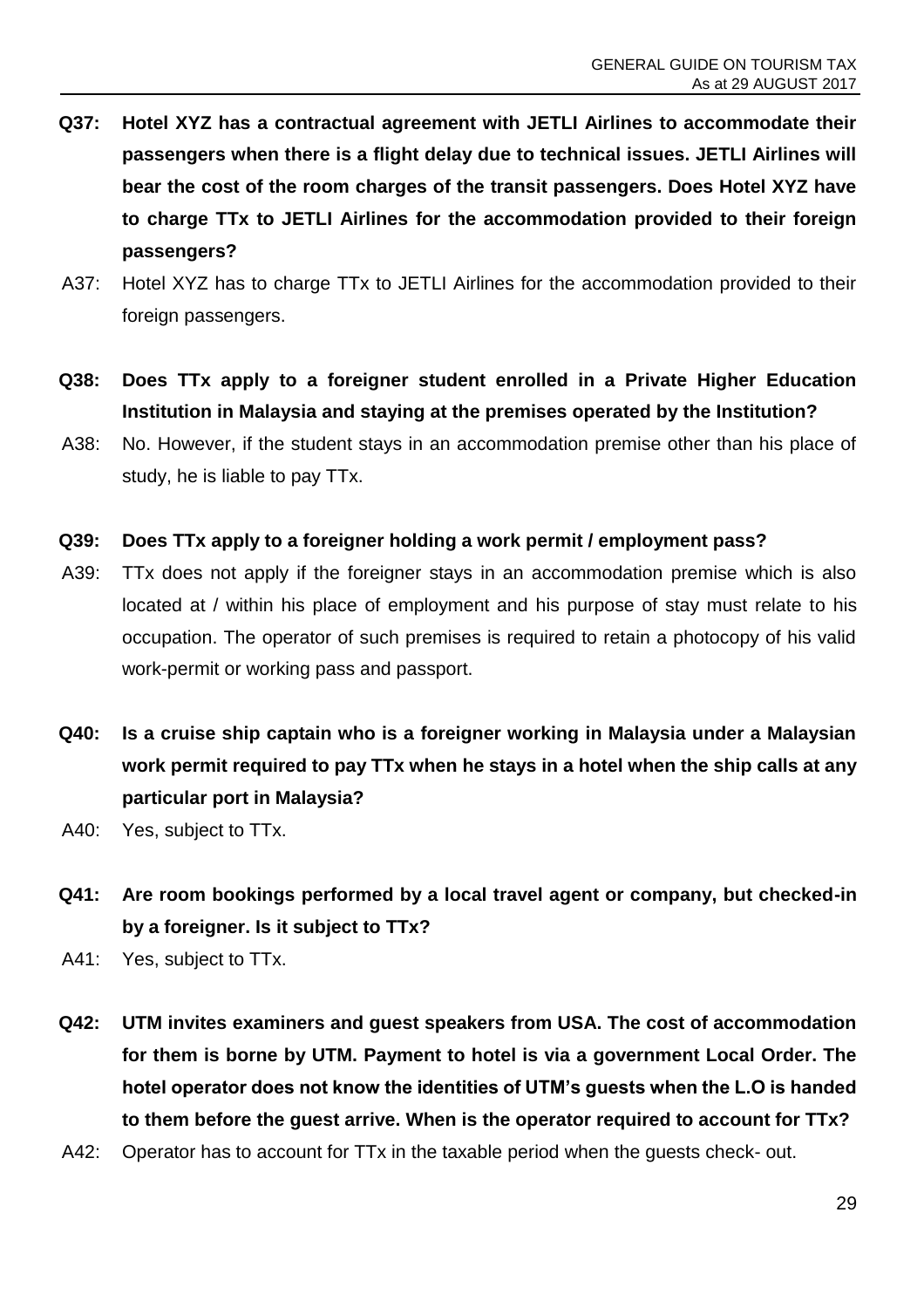- **Q43: If I sell my business to a new owner, can the new owner continue under the existing TTx account or has he got to submit a new application for TTx?**
- A43: The new owner has to submit a new application and the former owner must apply for deregistration.
- **Q44: A tourist is given an extended stay of 3 hours without any charges from the checkout time i.e. 3pm. Is the extended stay subject to TTx?**
- A44: Complimentary extended stay not subject to TTx. However, any extended stay charged at the rate of per room per night will be subject to TTx.
- **Q45: Does an exemption apply to IPTS foreign students of IPTS A staying in the accommodation premises of IPTS B?**
- A45: Both IPTS A and IPTS B are exempted from registration if that are providing accommodation premises to the students as a facility for the purpose of education and training. Hence, both the IPTS is not allowed to charge TTx.
- **Q46: Employees of holding company stays in the accommodation premise operated by a subsidiary of the holding company i.e. Hotel A. Is TTx chargeable to the employees of the holding company who stay in the subsidiary company who operates Hotel A?**
- A46: Yes, subject to TTx. Only the employees (include contract workers) of the employer operating the premise is given exemption from TTx.
- **Q47: Employees of subsidiary company A (operate ABC Hotel) stay in another subsidiary company B (operate XYZ Hotel). Does TTx apply to the employees of company A staying in XYZ Hotel?**
- A47: Yes, subject to TTx. Only the employees (include contract workers) of the employer operating the premise is given exemption from TTx.
- **Q48: If the tourist stays for long period, e.g. one month, is TTx apply for such period?** A48: Yes, subject to TTx.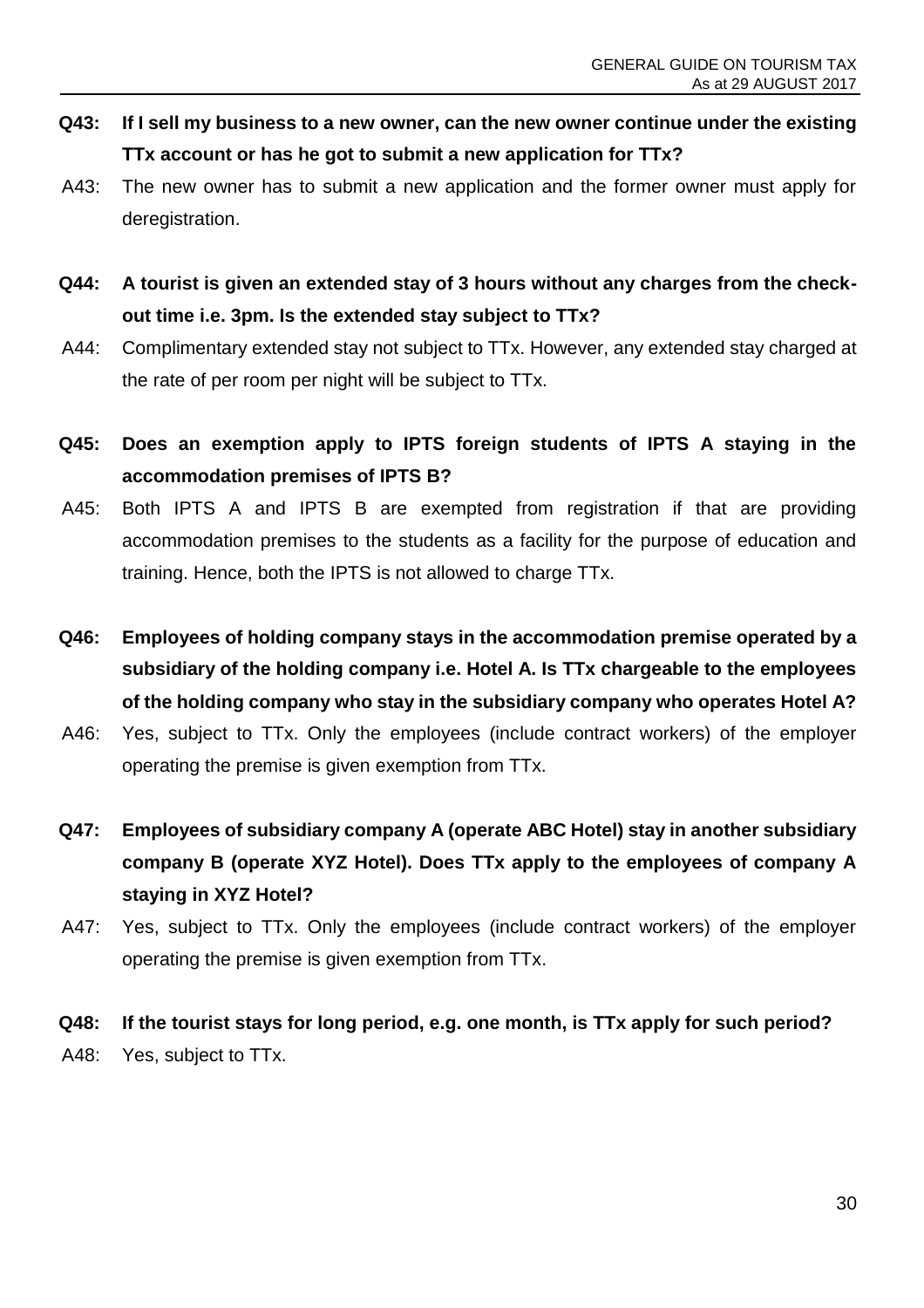# **Q49: Is one suite room in a hotel with two attached bedrooms considered as one room or two rooms for TTx purposes?**

A49: One suite room is treated as one room.

#### **Registration**

- **Q50: Is the owner or the operator liable to register for tourism tax (TTx)?**
- A50: The operator is liable to be registered.
- **Q51: What is the liability of an operator to be registered on or after 01.09.2017?**
- A51: The operator is required to register within 30 days from the date of starting operations and the effective date of registration will be on the first day of the following month succeeding the date registration was submitted.
- **Q52: An operator operates 4 apartments available for accommodation to the tourist. Is the operator required to be registered?**
- A52: Operator must know the number of accommodation rooms made available to the tourist if the total number of accommodation rooms for the 4 apartments is 5 rooms or more, he is required to be registered for tourism tax.
- **Q53: Are operators of innovative hotels offering accommodation premises such as Apache-type hotels, caravan, container, bustel, boat houses, tree house, sleeping tube, tents, cruise, etc. required to be registered for TTx?**
- A53: Not required to register for TTx.
- **Q54: Is a hotel located in a duty free area / designated area / free zone required to be registered for TTx?**
- A54: Yes, required to be registered for TTx.
- **Q55: An owner owns and operates 6 units in one condominium block where the units are located at different levels. There are some units with more than 5 rooms and some units with just 2 rooms only. Does the owner operator need to register for TTx?**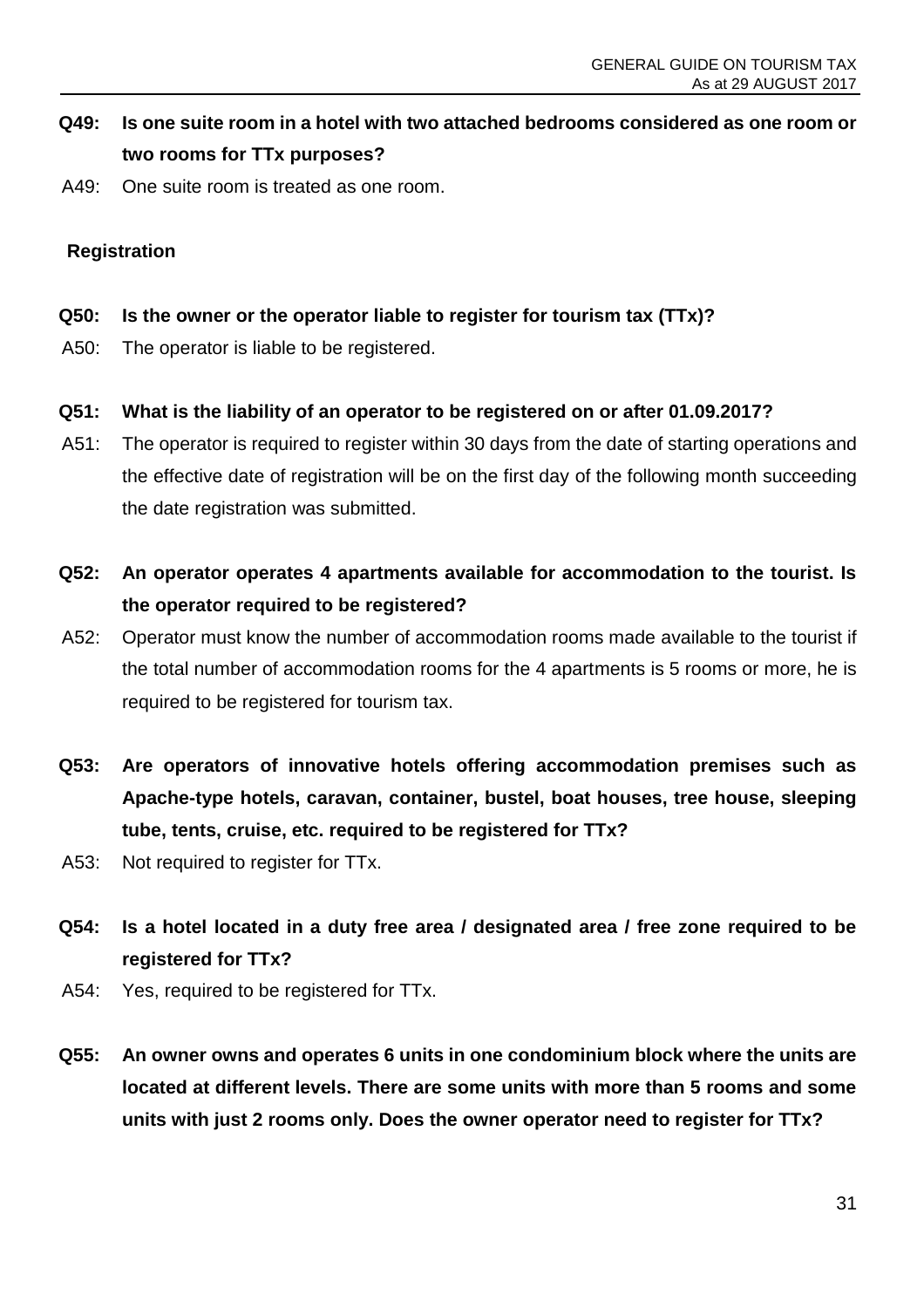- A55: Operator must know the number of accommodation rooms made available to the tourist if the total number of accommodation rooms for the 6 condominium units is 5 rooms or more, he is required to be registered for tourism tax.
- **Q56: There are 6 condominiums with 6 owners and those owners appoint an agent to represent the condominiums to provide accommodation to tourist. Is the agent representing the condominiums owners liable to register for TTx?**
- A56: The agent must know the number of accommodation rooms made available to the tourist if the total number of accommodation rooms for the 6 condominium units is 5 rooms or more, he is required to be registered for tourism tax.
- **Q57: If I own and rent one unit of two-room service apartment, am I required to be registered under Tourism Tax Act 2017?**
- A57: You are not required to register for TTx.
- **Q58: I own and operate 5 houses with five rooms in each house and provide accommodation as an operator, am I required to be registered under Tourism Tax Act 2017?**
- A58: Yes, you are required to register for TTx as you provide accommodation premises with 25 accommodation rooms which exceed the number of rooms exempted from registration. i.e. 4 accommodation rooms or less.
- **Q59: If Mr Aziz owns and operates twenty units of two-room service apartments either used seasonally or temporarily, is he required to be registered under Tourism Tax Act 2017?**
- A59: He is required to register for TTx.
- **Q60: What is the tax implication as a hotel operator and employer providing accommodation to my employees at the hotel?**
- A60: As an operator of a hotel, he is liable to be registered and charge TTx. However, if he provides the same accommodation as a facility to his employees, he is not required to charge and account for TTx for the stay by his employees.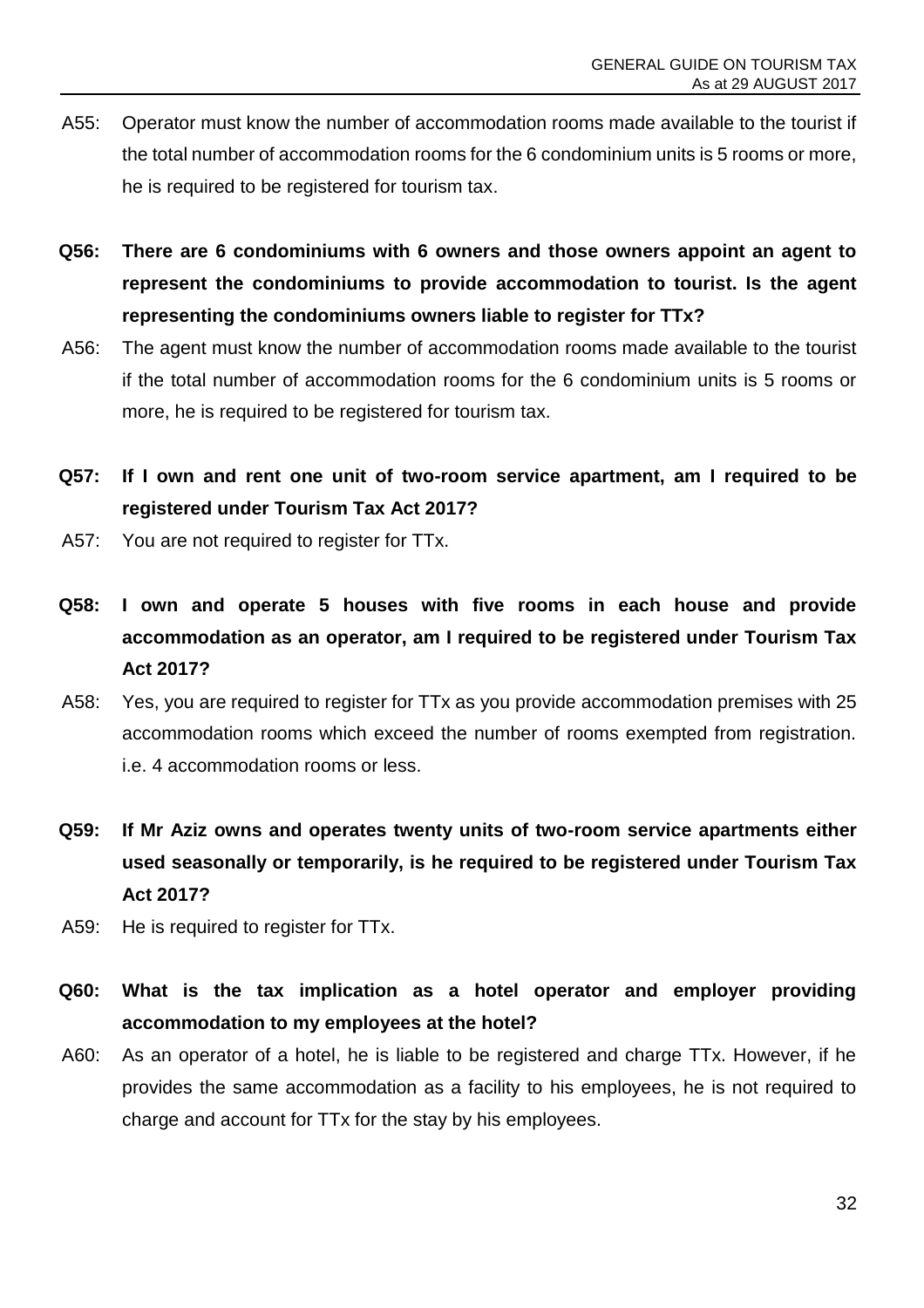- **Q61: Is a Pet Hotel liable to be registered and charge TTx?**
- A61: A Pet Hotel is not liable to be registered and charge TTx.
- **Q62: I just bought a beach house with 4 rooms as an investment and plan to rent it out on weekends only. Do I have to be registered for TTx?**
- A62: You are not required to be registered for TTx.
- **Q63: Is a statutory body that owns and operates accommodation premises required to be registered for TTx?**
- A63: Statutory body that operates and provides accommodation premises to any person for educational, training or welfare purposes are not required to collect TTx. In addition, if the statutory body provides such accommodation to its employees, he is also not required to collect TTx.
- **Q64: An owner owns and operates 6 units in one condominium block where the units are located at different levels. There are some units with more than 5 rooms and some units with just 2 rooms only. Does the owner operator need to register for TTx?**
- A64: He is liable to be registered if the total number of accommodation rooms provided 5 rooms or more.
- **Q65: There are 6 condominiums (2 accommodation rooms each) with 6 owners and those owners appoint an agent to represent the condominiums to provide accommodation to tourist. Is the agent representing the condominiums owners liable to register for TTx?**
- A65: Yes, the agent is liable to register under TTx.
- **Q66: An operator operates a 150-room hotel and is registered for TTx. Concurrently, he provides the hotel as a facility to his employees. Hence, when the operator is providing accommodation rooms to his employees, he is exempted from collecting TTx. Is the operator still required to be registered?**
- A66: The operator is still required to be registered since he collects TTx.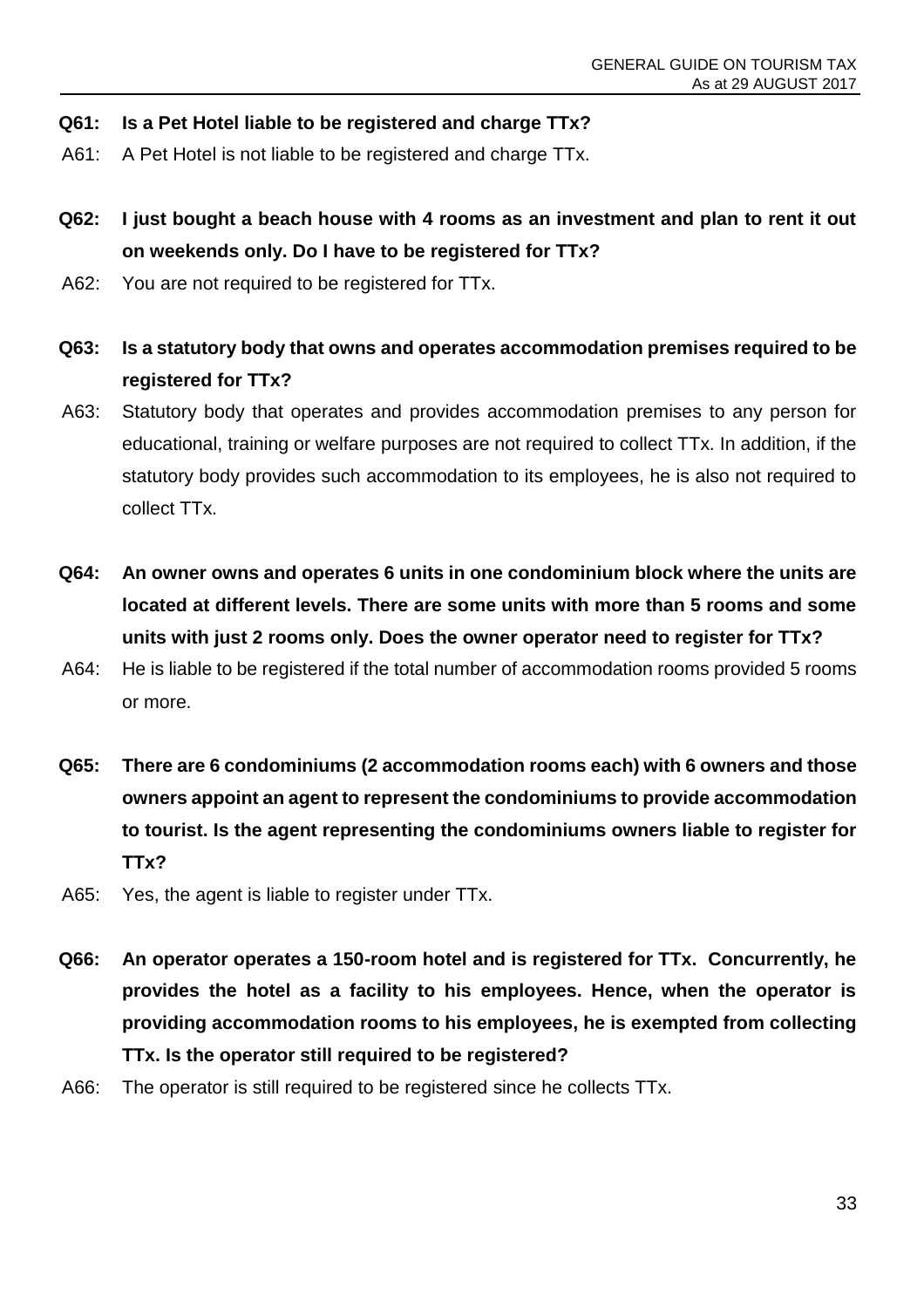#### **TTx Documentation**

- **Q67: How to request for a copy of TTx-02 that was lost?**
- A67: A copy of TTx-02 may be obtained from the Customs Control Station.
- **Q68: How and where to display the TTx-02 certificate? Can the form be placed on the table or in the finance office of the operator?**
- A68: Operator must display the TTx-02 certificate at a conspicuous place at accommodation premises. The operator may print more than one copy of the certificate and place them where necessary.

#### **Q69: Are tax returns to be submitted for each registered premise?**

- A69: Yes, tax returns need to be submitted for each registered premise.
- **Q70: A resort in Pulau Perhentian is only operational for 8 months in a year. Does the operator have to submit returns for the whole year?**
- A70: Yes, the operator has to submit NIL returns for the months for which it is not operational.
- **Q71: What are the details or amount to be stated under the TTx-03 column 7 (tax exempted)?**
- A71: Column 7 is to be filled with the tax amount for room nights not charged to TTx (exempted).
- **Q72: An operator owns 3 hotels in 3 different locations i.e. Penang, KL and Johor. For the submission of TTx return, can it be done under one account like GST group submission?**
- A72: No, the operator is required to submit separate TTx returns for each of the accommodation premises in KL, Johor and Penang separately.
- **Q73: How TTx will be charged if customer request to split invoice?**
- A73: Operator is not allowed to split the tourism tax charge.

#### **Q74: Is there any specific format for TTx invoice?**

A74: There is no specific format for TTx invoice.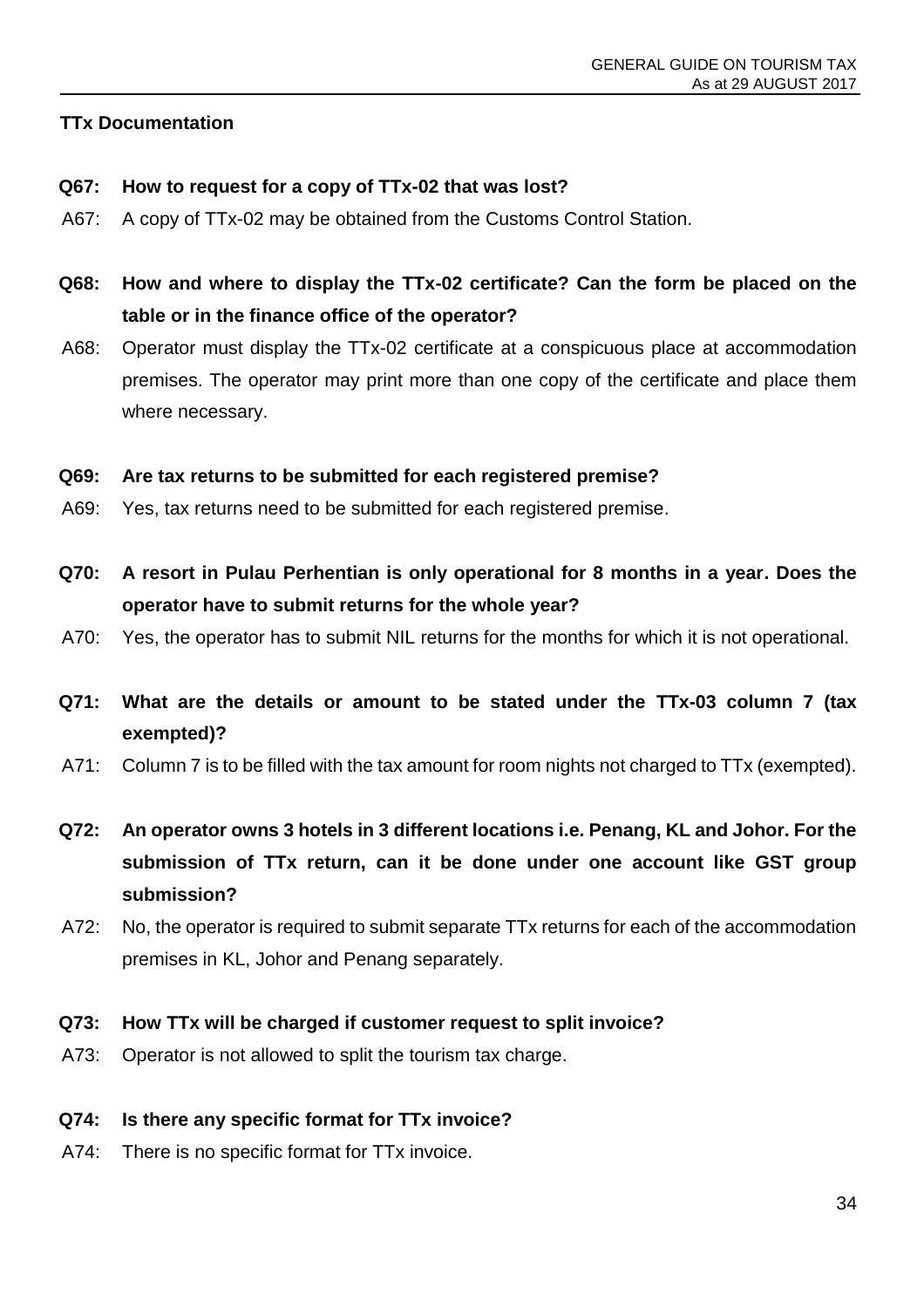# **Q75: Is an operator required to state the reason of exemption in the invoice if they do not charge TTx?**

A75: Reason of exemption is not a requirement to be stated in the invoice but for audit purposes operators are encouraged to state the reason for not imposing TTx.

### **Exemption from Tourism Tax**

#### **Operator**

- **Q76: Where can operators find a list of the entities that are exempt from TTx?**
- A76: A list of entities exempt from TTx can be found in the Tourism Tax (Exemption) Order 2017.
- **Q77: I operate a commercial dwelling (homestays, farm stays, boarding accommodation and service apartments) which is occupied as a principal place of residence. Am I liable to register?**
- A77: Homestays registered with the Ministry of Tourism and Culture (MOTAC) are exempted from registration under Tourism Tax (Exemption) Order 2017 whilst other accommodation premises are liable to be registered.
- **Q78: If I operate an international school and provide boarding house to my students. Am I exempted from charging and collecting tourism tax for the accommodation provided?**
- A78: You are not exempted from charging and collecting tourism tax to your students staying at the boarding house.

#### **Tourist**

- **Q79: A Nigerian national enrolled in a Private Higher Educational Institution to pursue an engineering degree. He is offered by the institution a twin sharing accommodation throughout the period of his course which is operated by a third party supplier. Is this student required to pay tourism tax?**
- A79: The student is required to pay tourism tax.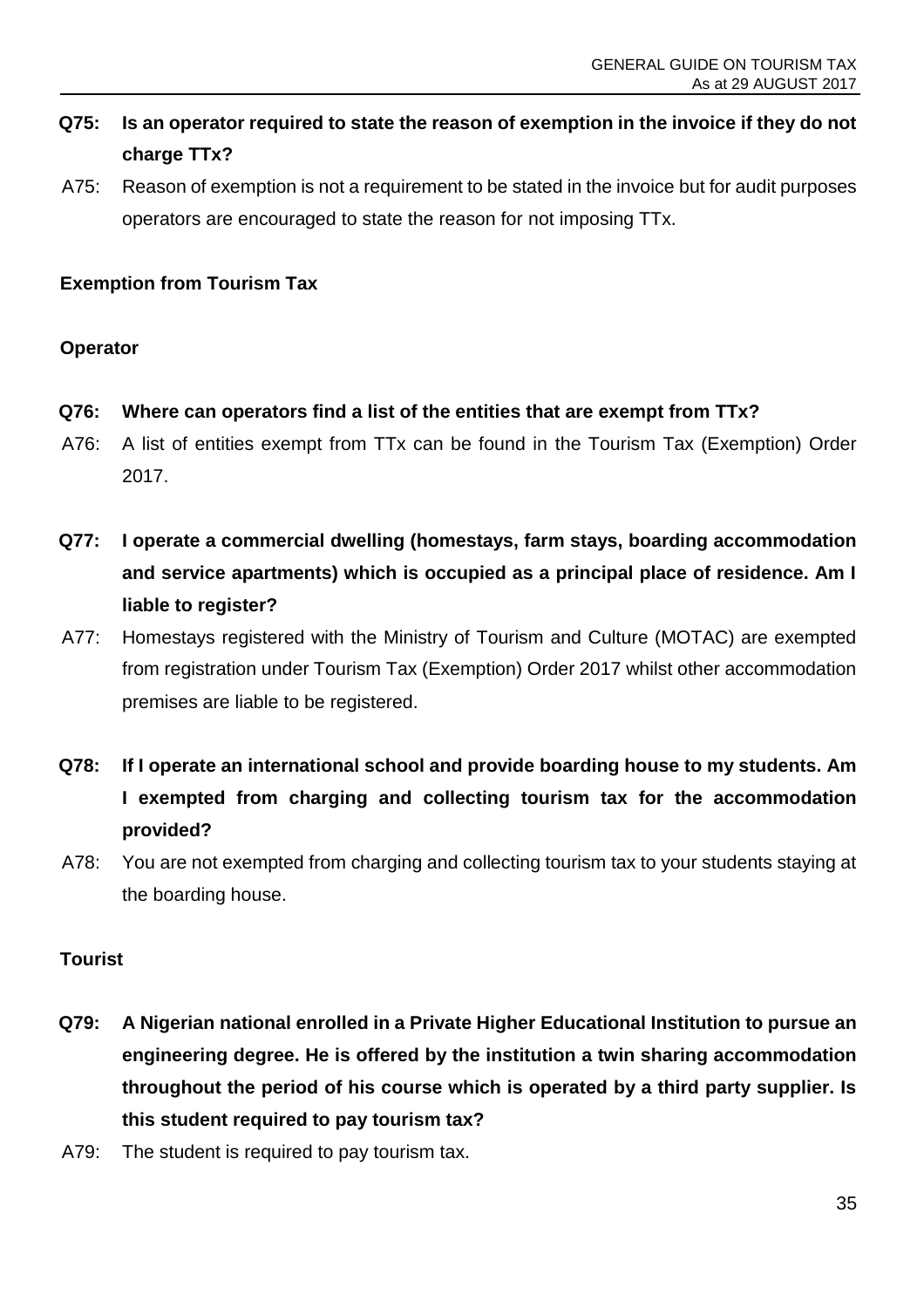#### **Time share**

- **Q80: As a Time Sharing Operator (TSO), we currently operate 2 blocks of serviced apartments with 2 or 3 rooms in each unit. Kindly advice on the criteria to define the number of rooms.**
- A80: The number of rooms refers to the total number of accommodation rooms in the 2 blocks of service apartments operated by the TSO.

#### **Transitional**

- **Q81: How is TTx computed during the transition period i.e. for guest checking in 31 August 2017 and checking out on 1st September 2017?**
- A81: TTx is charged on per room per night basis. Please refer to paragraph 22 of the General Guide on Tourism Tax for further examples relating to the transition period.
- **Q82: A contract made earlier by an agent with the operator whereby advance payment has been made in full prior 1 September 2017 for a stay on or after 1 September 2017. Is there any exemption for the contract made earlier?**
- A82: No exemption from charging TTx is given for contracts made prior to 1 September 2017.
- **Q83: A foreign timeshare owner had purchased and paid the membership fee for a timeshare program before 1 September 2017. If he wishes to exercise his rights to occupy a resort or vacation property under this program during his time-based intervals, is he required to pay tourism tax to the operator of the time share?**
- A83: The foreign timeshare owner is required to pay TTx.

#### **Miscellaneous matters**

- **Q84: A foreigner check-in the hotel room but the room is registered under the name of a Malaysian national and the Malaysian national does not stay in the room. Is the foreigner liable to pay tourism tax?**
- A84: This situation is not allowed for security purposes because the name of person staying in the room must be recorded by the operator.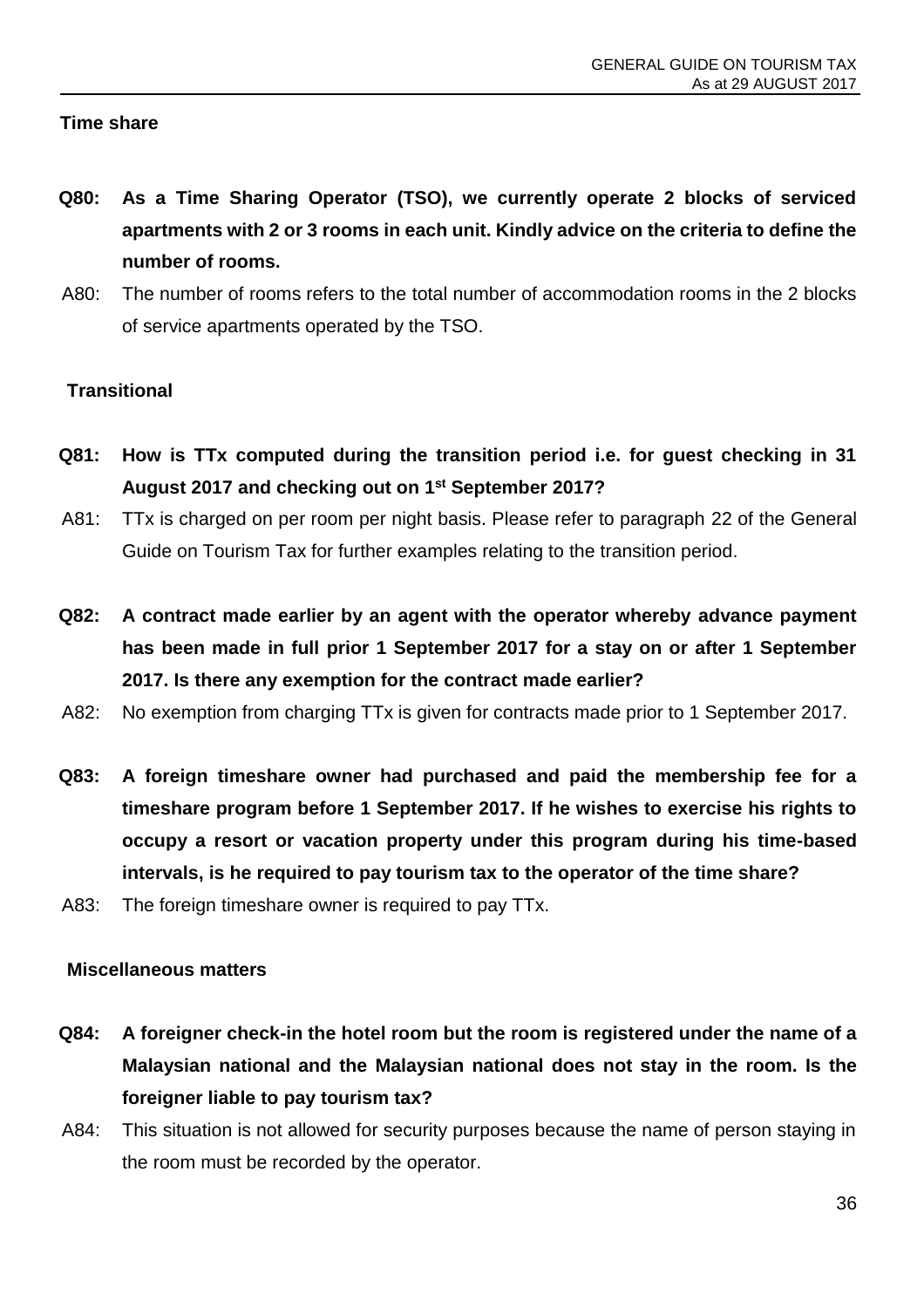- **Q85: What are the documents required to identify a foreign tourist checking into a hotel?**
- A85: The documents required are photocopy of passport, particulars required in the invoice issued to tourist e.g. full name address and passport number.
- **Q86: Under the definition of tourist in the Tourism Industry Act 1992 item (i) states that a tourist excludes a person visiting a place in Malaysia for a purpose which is not related to an occupation that is remunerated from the place visited. Seek clarification on the terminology 'remunerated' and 'place visited'.**
- A86: Remunerated refers to the salaried work permit by a local employer. Place visited refers to the vicinity of the location specified in the work permit.

#### **Q87: Who is responsible to account for TTx if the guest refuses to pay?**

- A87: The operator is responsible to account for the TTx.
- **Q88: Petronas engages foreign engineers to conduct repairs at an oil rig. When the engineers are not working at the rig they are accommodated at a hotel on the mainland. Are the engineers regarded as tourists and liable to pay TTx?**
- A88: Yes, the engineers are regarded as tourists and liable to pay TTx.
- **Q89: I operate accommodation premise and is registered under the Good and Services Act 2014. Can I combine the tourism tax and GST collected in one return?**
- A89: You are required to submit separate returns which is TTx-03 Return for tourism tax and GST-03 Return for GST.
- **Q90: If I operate an accommodation premise in a designated area**, **free zone or a duty free area, do I have to charge tourism tax?**
- A90: The Tourism Tax Act 2017 is applicable to the accommodation premise in a designated area, free zone or a duty free area. You are required to charge tourism tax subject to the normal rules.
- **Q91: Is an operator allowed to charge GST on the room charges if the room charges is inclusive tourism tax?**
- A91: An operator is not allowed to charge GST on tourism tax.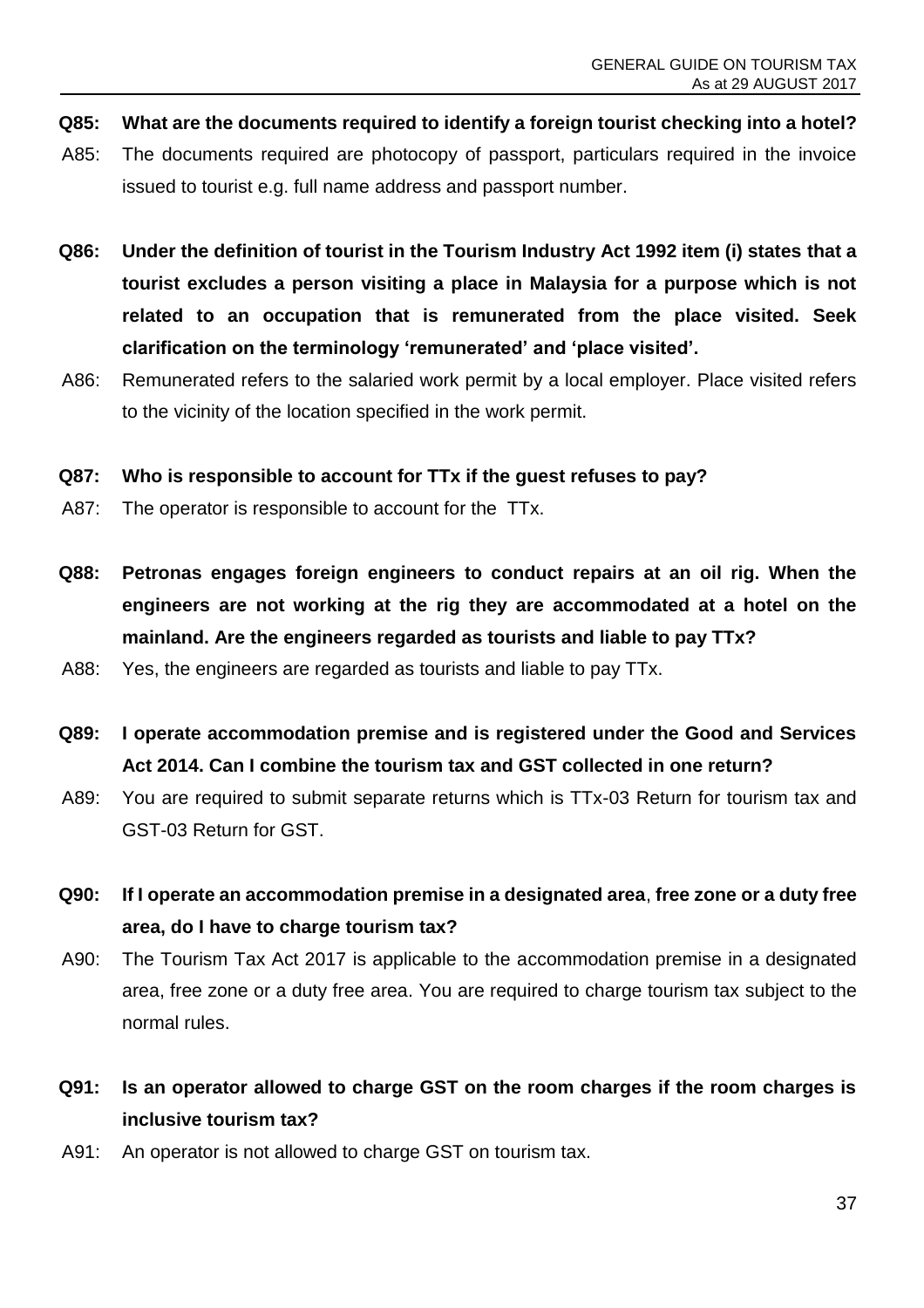#### **Q92: How do I issue a quotation to a Malaysian and foreign tourist?**

- A92: Quotation for a Malaysian national or permanent resident of Malaysia staying in an accommodation premise should exclude tourism tax. However, quotation for a non-Malaysian national or a non-permanent resident of Malaysia staying in an accommodation premise should include tourism tax.
- **Q93: How do I manage credit card merchant fees which are imposed on room charges including TTx when a tourist makes a payment using a credit card as it will increase my cost of providing the accommodation as I have to absorb the credit card merchant fees?**
- A93: The additional fees should be included in the cost structure of the room charge.
- **Q94: When do I need to account TTx for contract group bookings in the future where I receive payment in advance for such bookings at my hotel but the nationality of the guests is unknown?**
- A94: When a TTx registered operator receives payment in advance, the operator is not required to account for TTx until the group stays and check-out.

#### <span id="page-41-0"></span>**FURTHER ASSISTANCE AND INFORMATION ON TOURISM TAX**

Further information on Tourism Tax can be obtained from:

- (a) TTx website : [www.myttx.customs.gov.my](http://www.myttx.customs.gov.my/)
- (b) Email: [enquiry.tourismtax@customs.gov.my](mailto:enquiry.tourismtax@customs.gov.my)
- (c) Customs Call Center: Tel : 1-300-888-500 Fax : 03-7806 7599 E-mail : [ccc@customs.gov.my](mailto:ccc@customs.gov.my)
- (d) Correspondence:

Royal Malaysian Customs Department Level 7; Block A, Menara Tulus, No. 22, Persiaran Perdana, Presint 3, 62100 Putrajaya.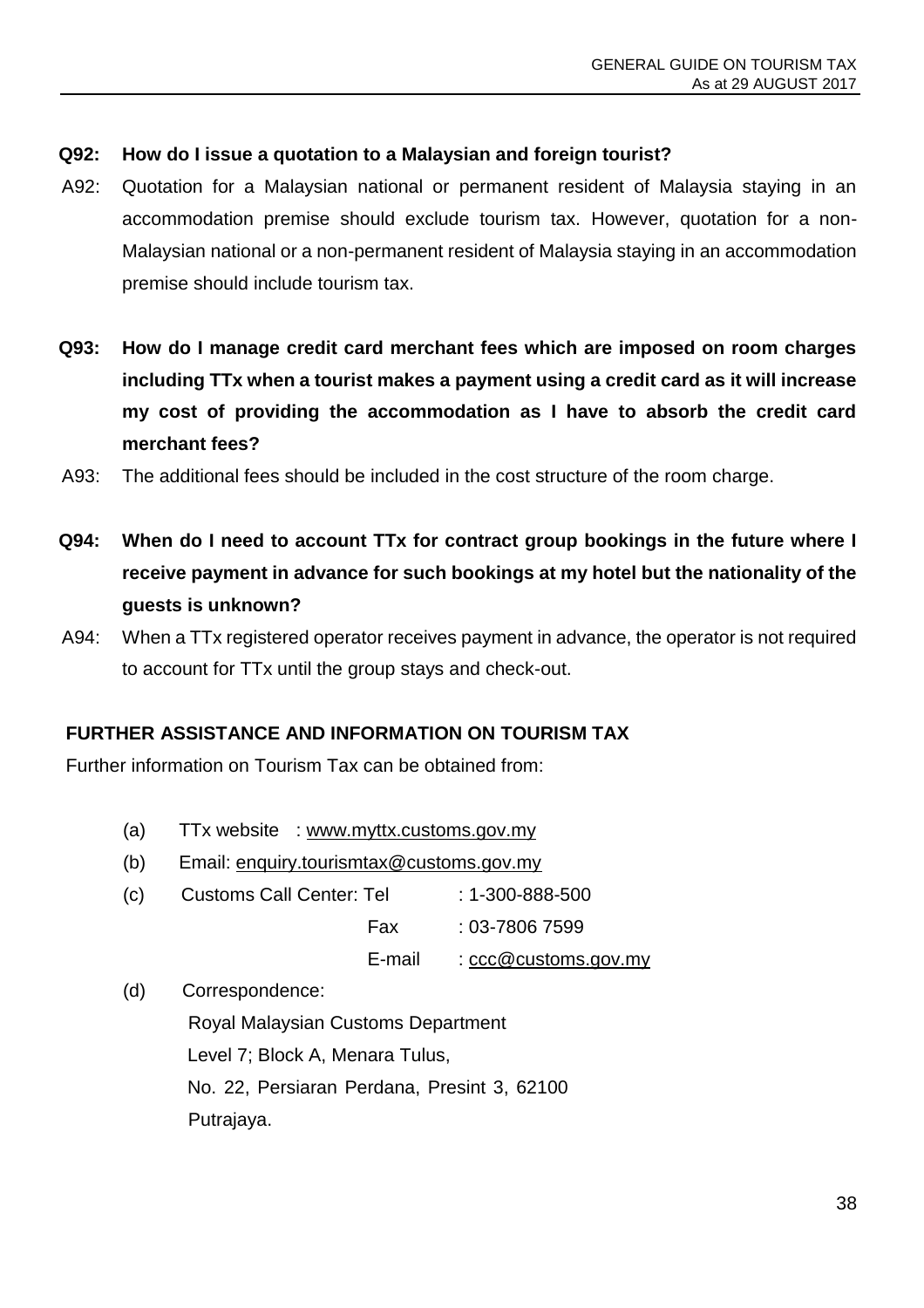**APPENDIX 1**

<span id="page-42-0"></span>**Sample of tax invoice issued by a GST registrant who is also registered as an operator under the Tourism Tax Act 2017**

#### **HOTEL GRAND SDN. BHD.**

Jalan Masa 75000 Bandar Hilir Melaka Tel : 06-8768356 Email : hotel.abc@gmail.com



**GST ID**: (008765783452) **TTx ID** : (000012345789)

#### **TAX INVOICE**

Bill to: Mr Nagasaki Moto Osaka, Japan Passport No. J123456789

Tax Invoice No: 870008 Date : 4 September 2017

| <b>Date</b> | <b>Description</b>           | <b>Amount (RM)</b> |
|-------------|------------------------------|--------------------|
|             | Room charges                 | 200.00             |
| 2 Sept 2017 | Service charge               | 20.00              |
| 3 Sept 2017 | Room charges                 | 200.00             |
|             | Service charge               | 20.00              |
|             | Total                        | 440.00             |
|             | GST (6%)                     | 26.40              |
|             | Heritage charge (RM 2/night) | 4.00               |
|             | Tourism Tax (RM10/night)     | 20.00              |
|             | <b>TOTAL CHARGES</b>         | <b>RM 490.40</b>   |